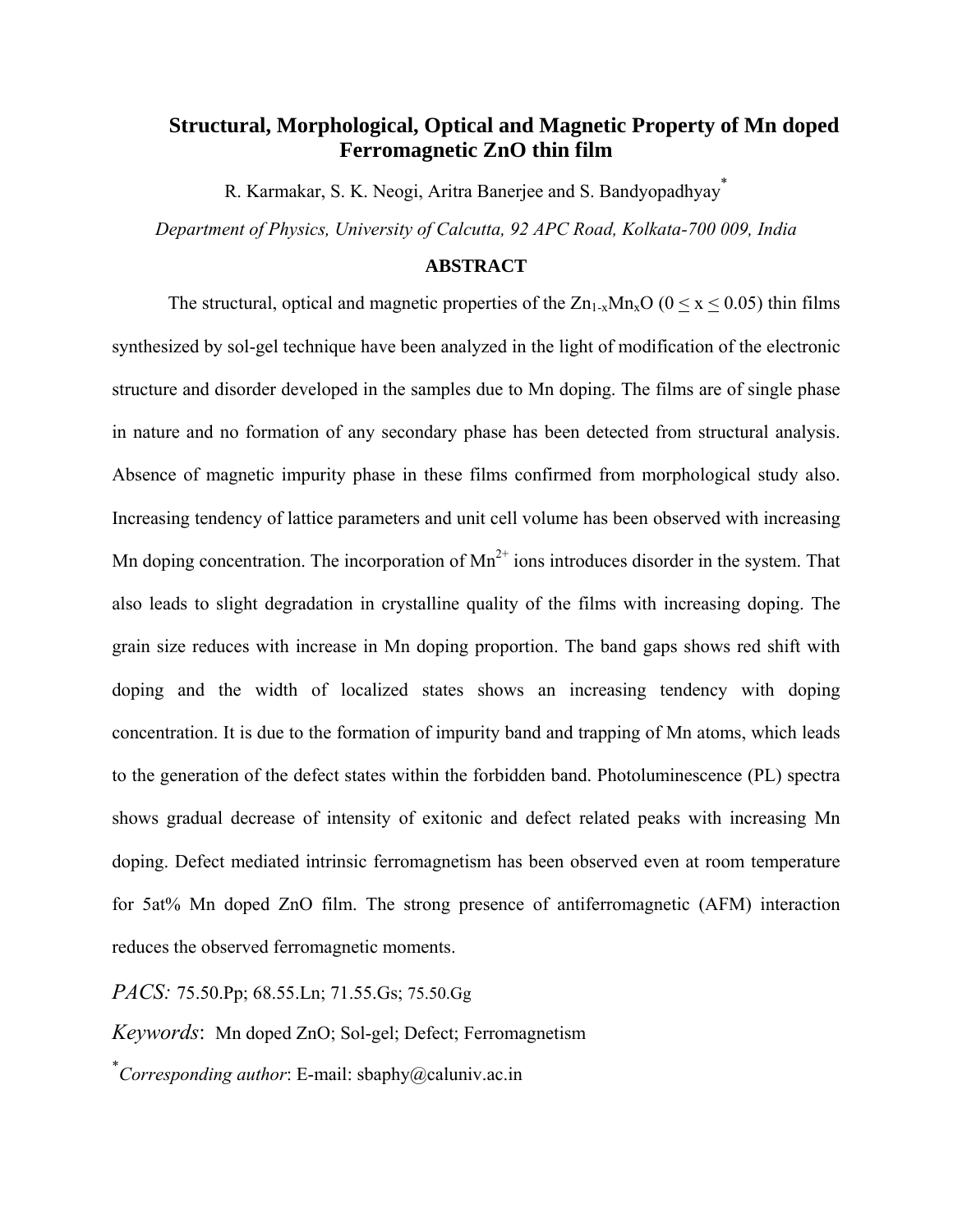# **1. Introduction**

Wurtzite structured ZnO, a wide band gap ( $E<sub>g</sub> = 3.3$  eV) semiconductor is a potential candidate for optoelectronics devices [1]. Large exciton binding energy (60 meV), strong room temperature luminescence, high electron mobility, good transparency etc are some of the advantages of ZnO [2, 3]. Beside this, Mn doped ZnO  $(Zn_{1-x}Mn_xO)$  has also been found as one of the most promising material for spintronic devices with ferromagnetism (FM) retained at room temperature [4, 5]. There are continuous efforts to detect the origin of the observed FM in Mn doped ZnO system [6, 7, 8].

Though report shows that origin of magnetism of this types of samples particularly for Mn doped ZnO samples are contradictory [7, 9]. The main objective in synthesizing this type of dilute magnetic semiconductor (DMS) bulk samples or thin films is to achieve intrinsic ferromagnetism within the system. Any type of impurity phase driven FM actually destroys the objective of DMS samples. The reason of observed intrinsic ferromagnetism in DMS samples [particularly for Mn doped ZnO] is the primary concern of debate. However recently at least a general consensus has attained that defect mediated intrinsic ferromagnetic DMS samples are truly capable of serving as a vital component in spintronic devices [5].

Beside the generation of novel magnetic properties, the introduction of  $Mn^{2+}$  ions can also tune the optical properties viz., band gap of ZnO. Generally band-gap is estimated from UVvisible spectrophotometry. But like origin of magnetism, another debatable issue is the nature of variation of  $E<sub>g</sub>$  with Mn concentration. There are reports of both blue shift [4, 10] as well as red shift [4, 11, 12, and 13] of  $E_g$ , with increasing Mn in  $Zn_{1-x}Mn_xO$  system. In this work an attempt has been made to resolve this controversy and interpreted the observed redshift in Mn doped ZnO film. It has been made on the basis of redistribution of states through defect or disorder introduced in the system through Mn doping.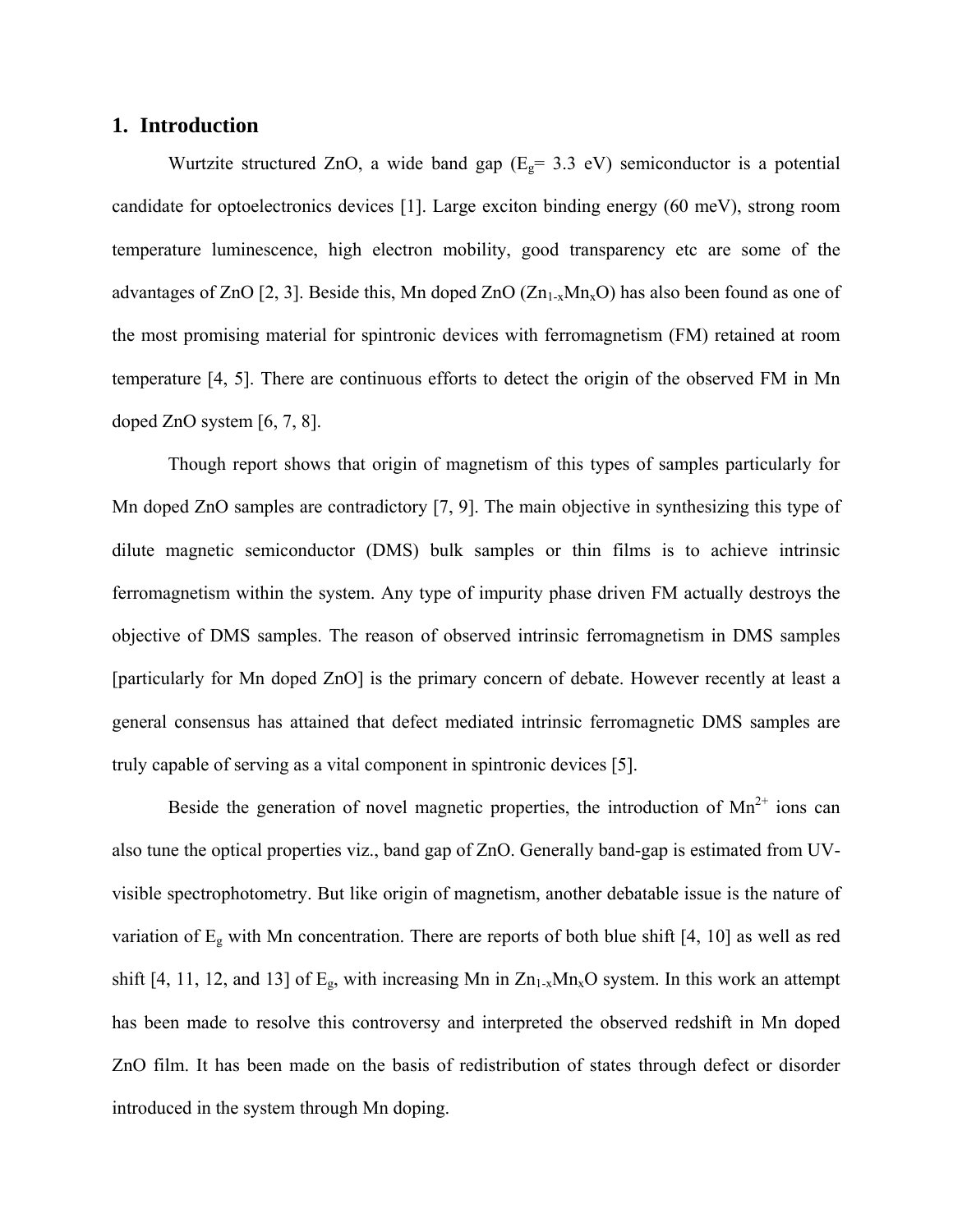Another optical measurement viz. photoluminescence (PL) spectroscopy is very crucial for understanding the types of defects present inside the system. Upon excitation with UV light, electrons are pumped from the valence band (VB) to the conduction band (CB). Those electrons rapidly decay to the bottom of the CB by some non-radiative processes. Then it returns to its ground state following different paths, either (a) creation of an exciton and its subsequent annihilation with emitting a photon having energy nearly equal to the band gap energy of ZnO gap or (b) nonradiative transition to some of the intermediate level created by some defects and then subsequent radiative decay to the VB, resulting emission in the visible range [14].

 $\text{Zn}_{1-x}\text{Mn}_x\text{O}$  (0 < x < 0.05) thin films were analyzed. Atomic force microscopy (AFM) and X-ray diffraction (XRD) were employed to study the effect of Mn doping on the crystalline quality and morphology of the synthesized films. Band gap has been evaluated from optical absorption spectra and observed red shift has been interpreted. The nature of change of pattern of exitonic as well defect mediated emission peaks with variation in Mn doping has been analyzed by PL spectroscopy. Magnetic property of ZnO film doped with 5at% (maximum) of Mn has been chosen for analysis. Field (at room temperature) and temperature dependent magnetization were analyzed. The evaluated structural, morphological, optical and magnetic parameters have been interpreted in the light of modification of the electronic structure and disorder introduced in the films through Mn doping.

### 2. **Experimental details**

To synthesize  $Zn_{1-x}Mn_{x}O$  (x = 0.00, 0.01, 0.03, 0.05) thin films by sol-gel technique stoichiometric amount of zinc acetate dihydrate  $[Zn(CH_3COO)_2.2H_2O]$  and manganese acetate dihydrate  $[Mn(CH_3COO)_2.2H_2O]$  was added to a solution containing 2-propanol and diethanolamine (DEA). DEA was used as the sol stabilizer. The resultant solution was mixed thoroughly with a magnetic stirrer at room temperature for 3 hours and kept for 48 hours. The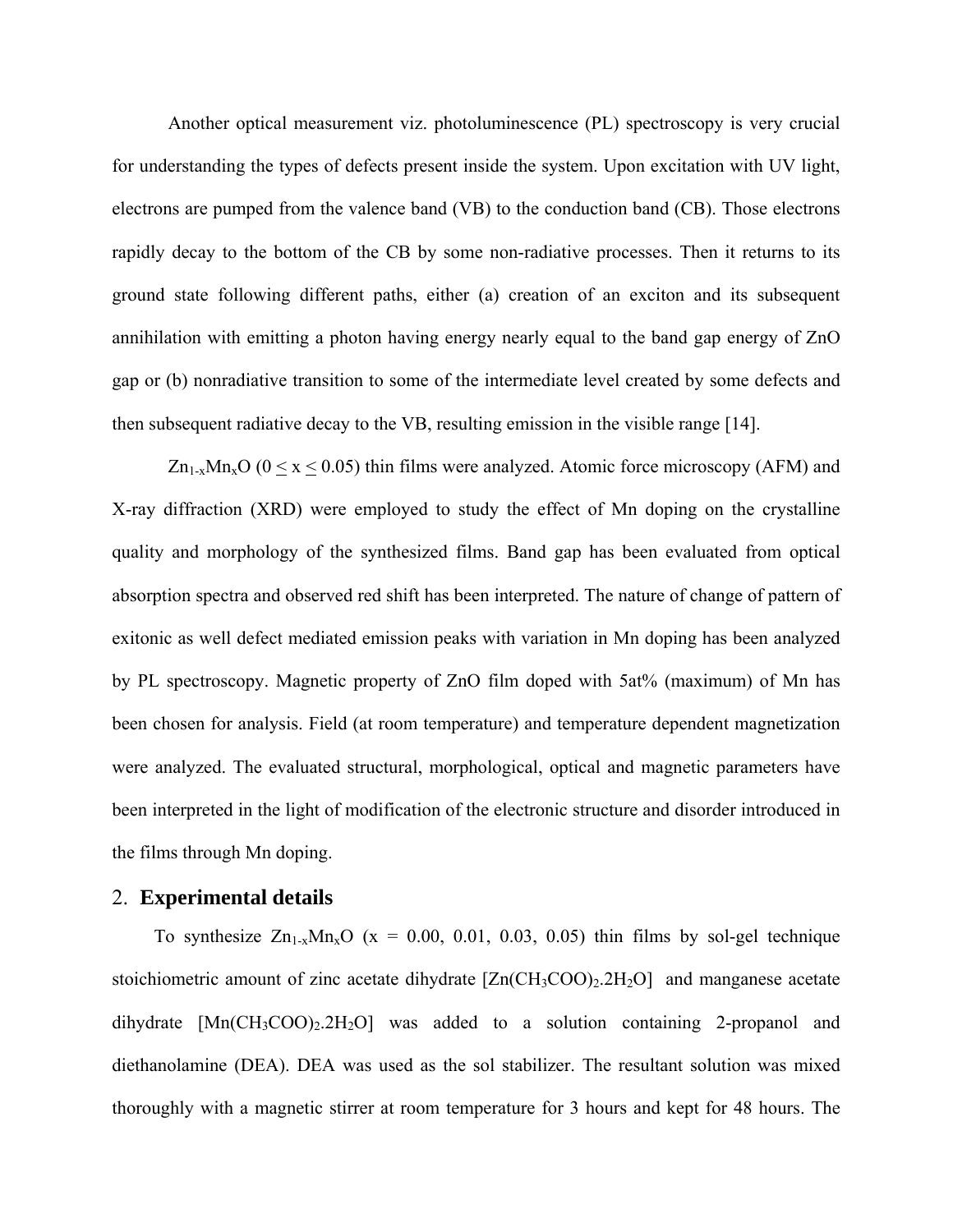precursor solutions thus obtained were used for spin coating on quartz substrates to prepare the films. The spinning rate and period were optimized to 2700 rpm and 35 sec, respectively. After coating, the films were first dried at  $300^{\circ}$ C for 15 minutes in a furnace to evaporate the solvent. It was followed by heat treatment at 500  $\rm{^0C}$  for 30 minutes. The process of coating and subsequent annealing were repeated for ten times to obtain the desired same (within a limit of very small film synthesis in accuracy) film thickness of all the films. To estimate thickness accurately Rutherford Back Scattering (RBS) measurement has been performed for 5at% Mn doped ZnO film.

XRD patterns of the synthesized thin films were recorded with  $CuK<sub>a</sub>$  radiation using an automatic powder diffractometer (Make-Philips, Model: PW1830), equipped with θ-2θ geometry. All the XRD measurements were carried out in the range of  $20^{\circ} \le 20 \le 80^{\circ}$  at a step size of  $0.005<sup>0</sup>$ . The grain size of the synthesized samples was calculated from the XRD pattern using Scherrer's formula [15, 16]. The contribution of instrumental broadening, while estimating the grain size, has been taken into account. The surface morphology of the samples were investigated in AFM and magnetic force microscopy (MFM) modes of multi mode scanning probe microscope (SPM) with Nanoscope III-a Controller (Make-Digital/Veeco Instruments Inc.). The band gap of the thin films was calculated by analyzing the optical absorption spectra obtained by using a UV-Visible spectrophotometer (Make-Perkin Elmer; Model: Lambda 35) in the wavelength range 190-1100 nm. PL spectra were acquired in the wavelength range of 330– 600 nm at room temperature; by using a He-Cd laser of 330 nm as an excitation source. The temperature-dependent DC magnetization data was recorded only for the  $Zn_{0.55}Mn_{0.05}O$  thin film sample using SQUID magnetometer (MPMS, Quantum Design). The data was recorded in zero field cooled (ZFC) and field cooled (FC) mode in the presence of 200Oe magnetic field in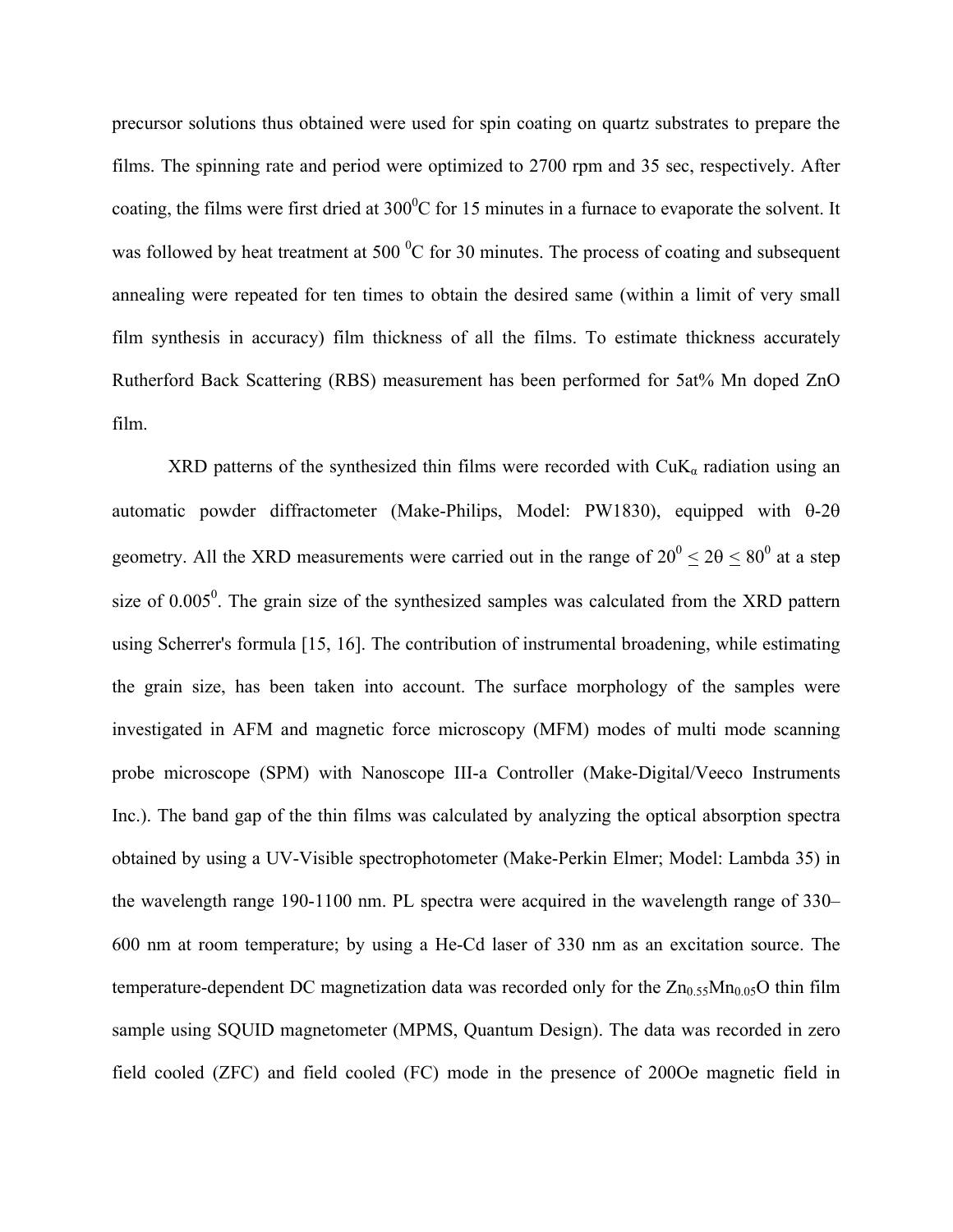temperature range 300K to 5K. We have also measured the magnetization (M) as a function of magnetic field (H) at room temperature (300K).

# **Results & Discussion**

The profile of 5at% Mn doped ZnO film emerging from RBS measurement has been shown in Fig. 1. It indicates the profile of the film surface is quite well. The film thickness has been estimated after analyzing the RBS spectra. It has been found to be of  $(560 \pm 10)$  nm.



**Fig-1:** *Spectra of RBS measurement for 5at% Mn doped ZnO film. [Thickness estimated from analyzing the spectra is of (560*  $\pm$  *10) nm].* 

XRD pattern of the  $\text{Zn}_{1-x}\text{Mn}_x\text{O}$  (x=0.00, 0.01, 0.03, 0.05) thin films deposited on quartz substrate are shown in Fig. 2 (a-d). All of the peaks indexed to a hexagonal wurtzite structure of ZnO, with a dominant (101) peak around  $2\theta = 37.5^{\circ}$ . No diffraction peaks of any secondary or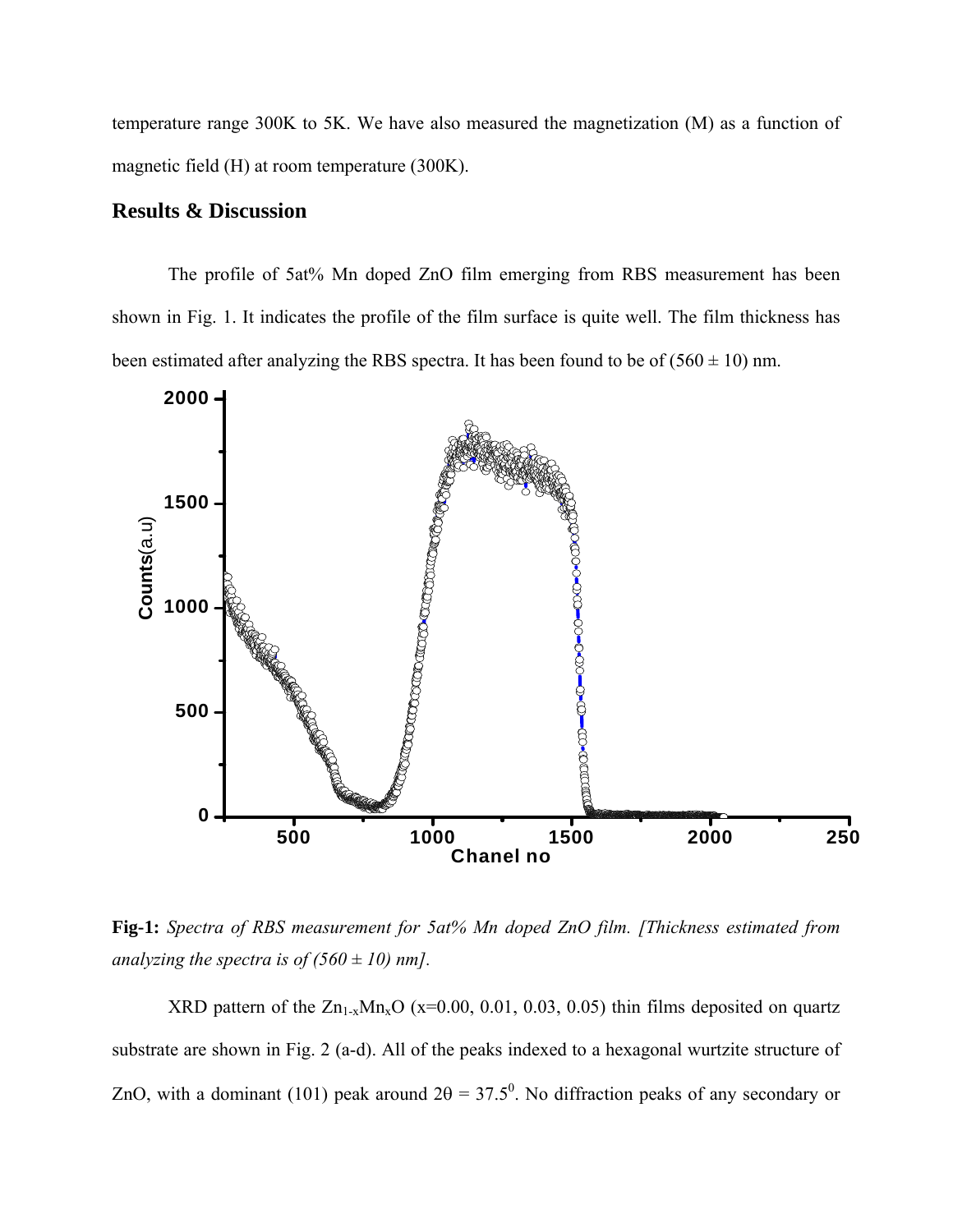impurity phase were found in any of the thin films. The broad peak around  $25^{\circ}$  is arising from amorphous quartz substrate as shown in Fig. 2. It has been progressively become prominent from Fig. 2(a) to 2(d). It is due to the fact that with increasing Mn doping gradually the intensities of all the peaks of ZnO are gradually decreasing as shown from Fig. 2(a) to 2(d). So the broad peak arising from amorphous quartz substrate is progressively increasing. Close inspection of Fig. 2(ad) reveals that, all the XRD peaks including (002) and (101) of the synthesized  $Zn_{1-x}Mn_{x}O$  films were found to shift towards lower angle as Mn concentration increases. The inset of Fig. 2(a-d) shows gradual shifting of (101) peak to lower angle with increasing Mn concentration.



**Fig-2:** *XRD patterns of*  $Zn_{1-x}Mn_xO$  *thin films on quartz substrate (a)*  $x=0.00$  *(b)*  $x=0.01$  *(c)*  $x=0.03$  (d)  $x=0.05$ . Inset shows enlarged view, indicating the lower angle shift of (101) *diffraction peaks for above mentioned Mn concentration.*

 The shifting of the peak position to lower angle with increase in Mn doping concentration indicates the expansion of the lattice parameters [15]. Increase of c axis lattice parameter with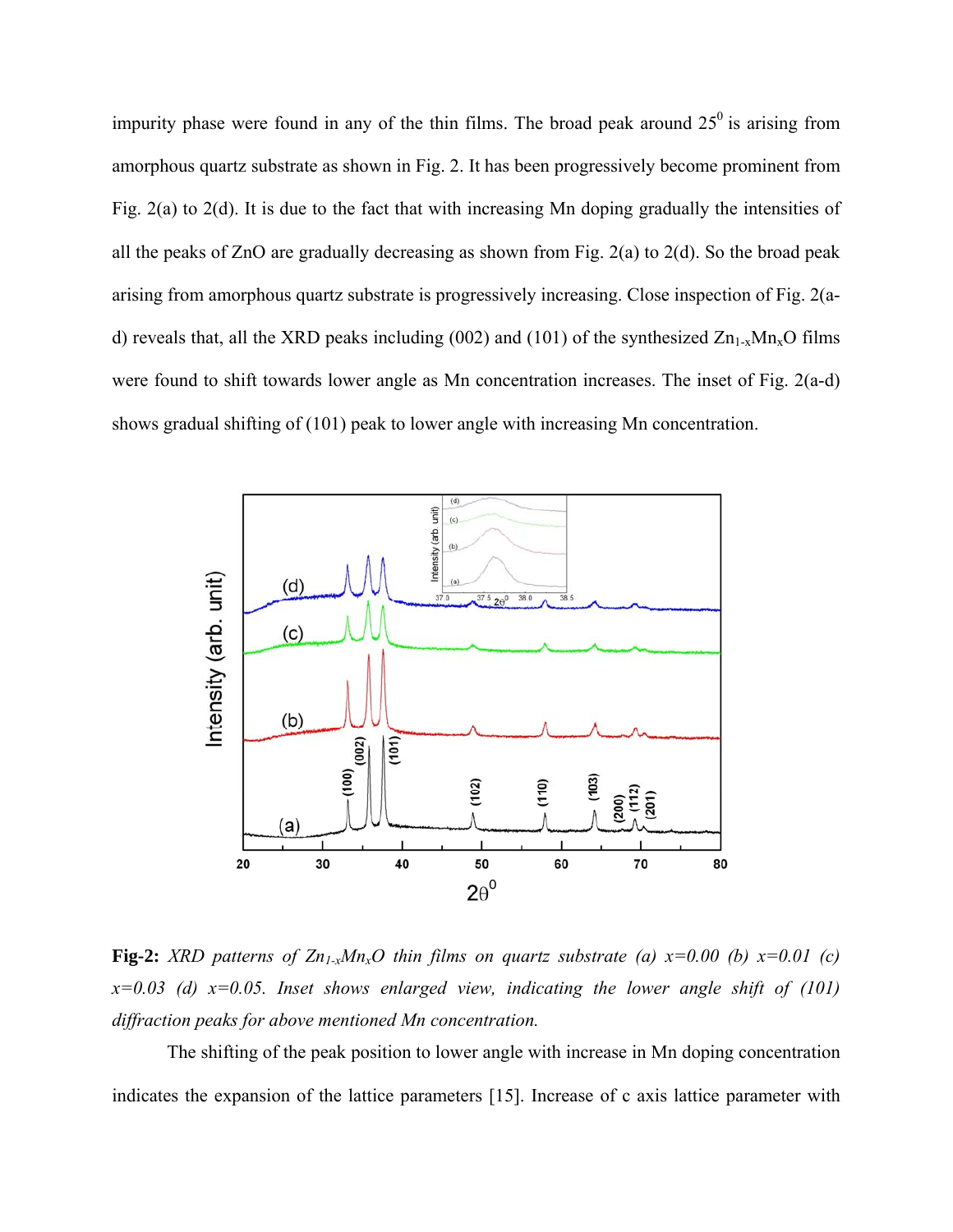increasing Mn concentration in  $Zn_{1-x}Mn_xO$  thin films have already been reported [1, 13, 17]. Also, very recently Deshmukh et al observed a systematic increase of both lattice parameter values viz. *a* and *c* with increase in Mn concentration [18]. The ionic radii of Mn<sup>2+</sup> ions (0.66 Å) are larger than that of  $\text{Zn}^{2+}$  ions (0.60 Å) [1, 13]. Thus, such increase of lattice parameter and hence the corresponding expansion of the unit cell volume of the  $Zn_{1-x}Mn_{x}O$  samples with increasing Mn doping is expected. This further confirms that, incorporation of  $Mn^{2+}$  ions in the  $Zn_{1-x}Mn_{x}O$  system increases with increasing Mn proportion. Similar result has also been reported in our recent work [17]. Moreover, crystalline quality of Mn doped ZnO films decreases with increasing Mn doping. Actually, the XRD figure (Fig. 2(a-d)) shows that when Mn concentration is increased, intensity of the XRD peak decreases monotonously. Also width of the obtained XRD peaks shows a systematic broadening with increasing doping concentration. These two concurrent observations signify the degradation of the crystalline quality. It is probably associated to the lattice disorder and strain induced in the ZnO lattice due to the substitution of  $\text{Zn}^{2+}$  ions by comparatively higher ionic radius of Mn<sup>2+</sup> ions [13].

 Fig. 2(e) shows variation of intensity ratios of (100) and (101) peaks, and (002) and (101) peaks with variation in Mn doping proportion. The ratio of intensity of (100) and (101) peaks progressively increases from undoped to 5at% of Mn doping. After 3at% of Mn doping it shows a rather small increase (near saturation). The ratio of intensity of (002) and (101) peaks also shows almost similar kind of behavior. Only difference is that after 3at% of Mn doping it shows small decrease (near saturation). However in the latter case the variation is quite small while the increasing rate with Mn doping is high for former one. (100) peak is progressively emerging with increasing Mn doping. A tendency of increasing polycrystalline nature of ZnO films has been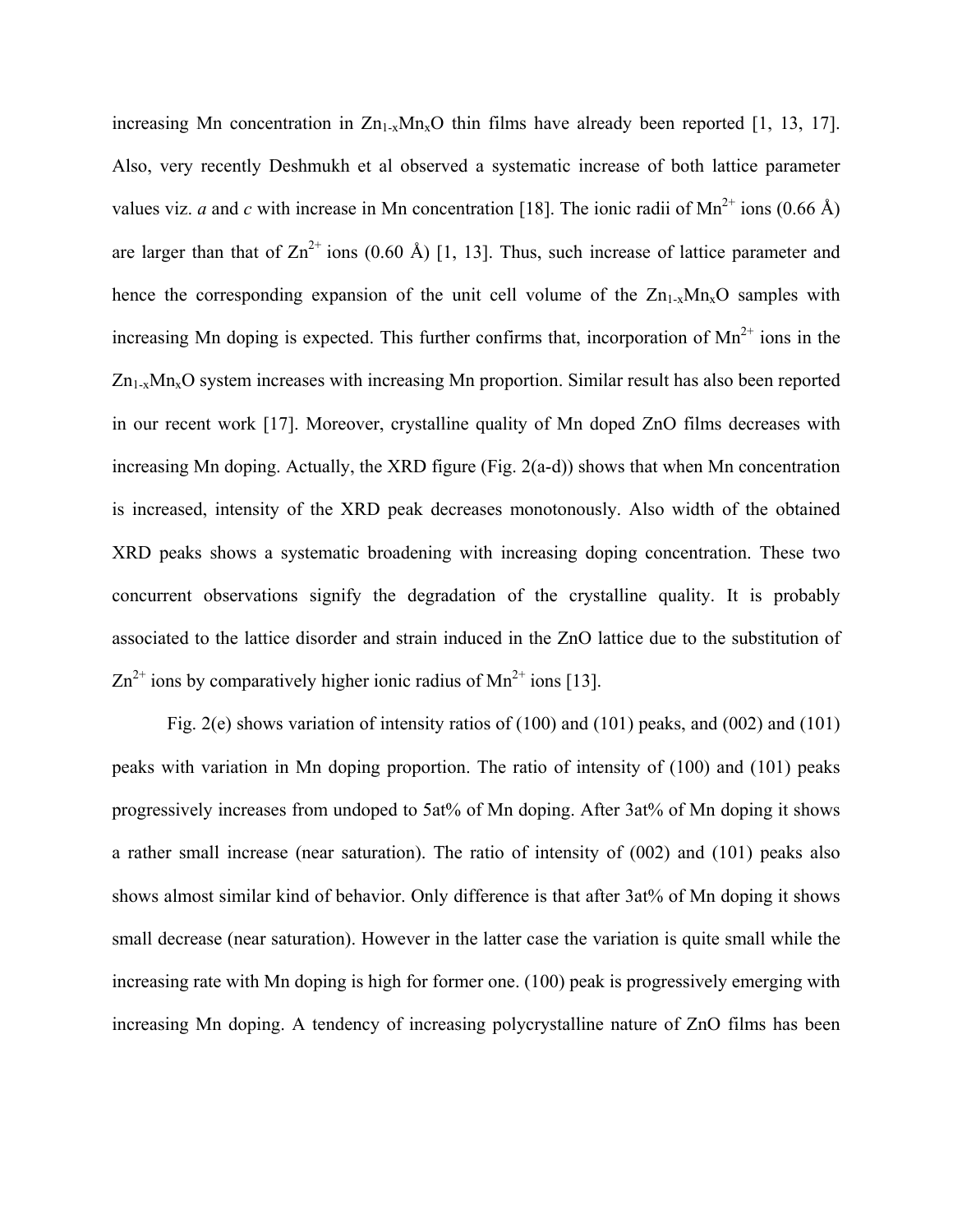emerged with increasing Mn doping. Finally with 5at% of Mn doping the intensities of (100), (002) and (101) peaks are almost same and it is a quite interesting point to note.



**Fig-2(e):** *Variation of intensity ratios of (100) and (101) peaks, and (002) and (101) peaks with variation in Mn doping proportion.* 

The average crystallite size (D) has been estimated from the XRD data using Scherrer's formula [15]. The values of the crystallite size (D), presented in Table-1, indicates a steady decrease with increasing Mn concentration. There exist reports of similar trend in some Mn doped ZnO systems [13, 19]. It is believed that, interstitial zinc plays an important role in the grain growth of ZnO [20, 21]. Actually, the moving boundaries attached the zinc interstitials. Gradual increase of Mn doping progressively reduces the concentration of zinc in the system. Thus the diffusivity is decreased in ZnO, which results in a suppressed grain growth of Mn doped ZnO samples [20]. At the same time, the substituted Mn ions provide a retarding force on the grain boundaries. If the retarding force generated is more than the driving force for grain growth due to Zn, the movement of the grain boundary is impeded [17, 21]. This in turn gradually decreases crystallize size with increasing Mn concentration*.*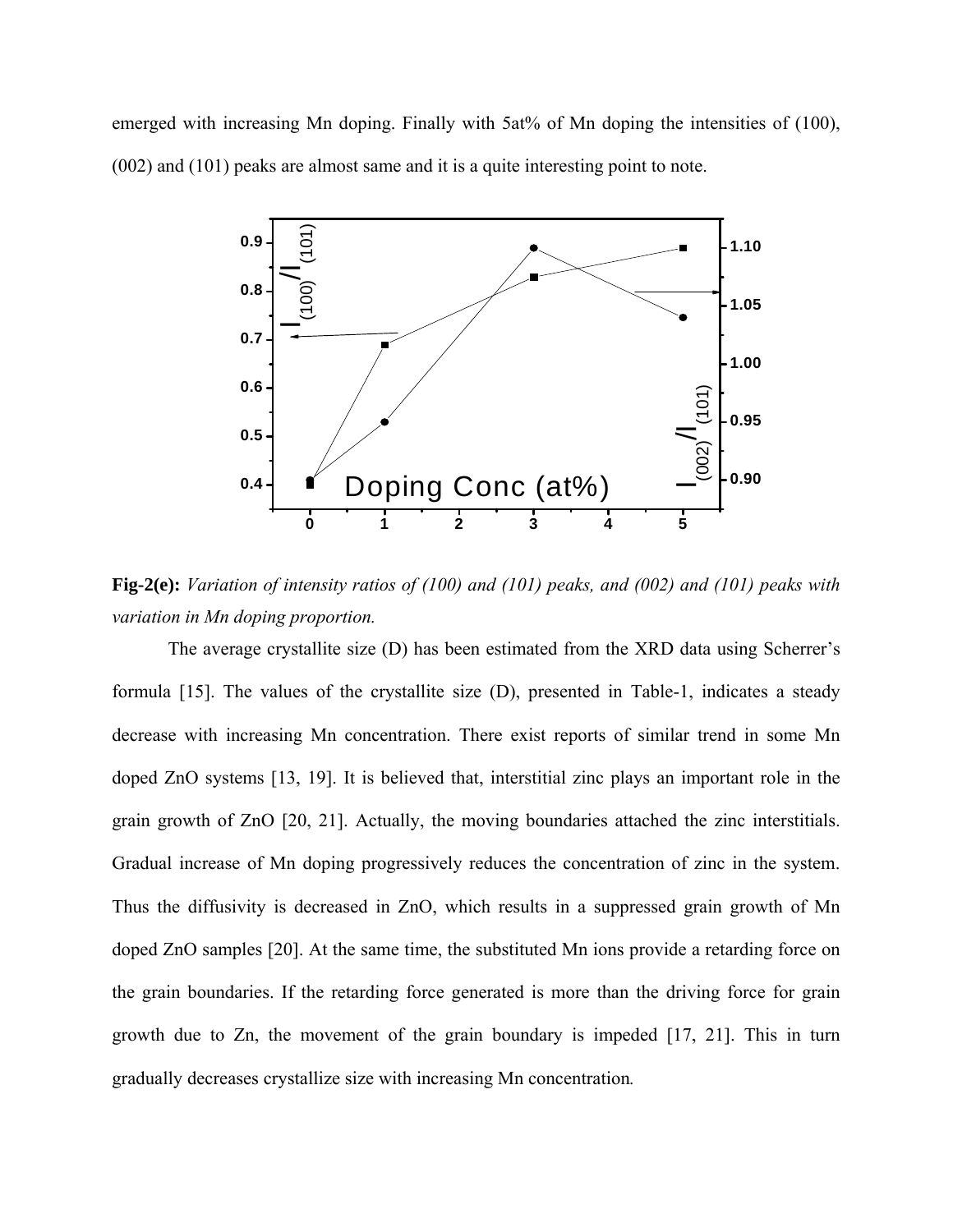AFM measurement performed to study the surface morphology of the undoped and Mndoped ZnO thin films. Fig. 3(a)-(d) shows the 2D AFM images. Micrographs reveal that films are closely packed and granular in nature; signature of agglomeration of grains is almost absent.



**Fig-3:** *AFM images of undoped and Mn-doped ZnO thin films: (a) undoped (b) 1 at% Mn doped,*  (c) 3 at% Mn doped, (d) 5 at% Mn doped. MFM images of (e)  $Zn_{0.97}Mn_{0.03}O$  and (f) *Zn0.95Mn0.05O thin film sample.*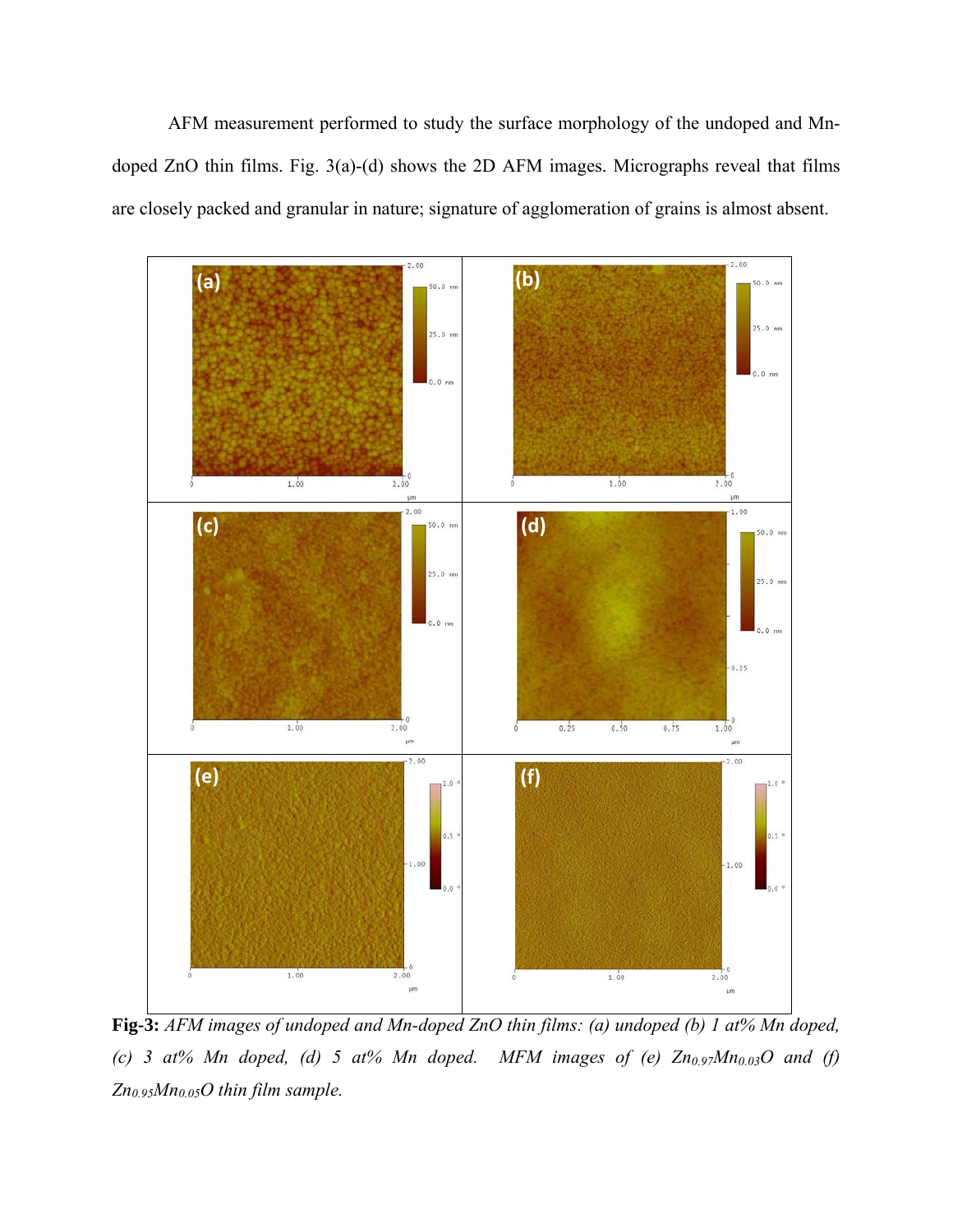In accordance with the XRD result, close monitoring of the AFM images of films with different Mn concentration further reveal that, crystalline quality of films degrades slightly with increasing Mn doping concentration. AFM images have also been utilized to estimate the grain size of the samples. The estimated values, obtained using *ImageJ*® software, are in close agreement with those obtained from the XRD data (Table 1). It is noteworthy to mention that, similar to XRD results, the grain size estimated from AFM data found to decrease with increase in Mn doping concentration. Fig. 3(e)-(f) depicts the MFM images of  $Zn_{1-x}Mn_{x}O$  (x = 0.03, 0.05) thin films. Uniform brightness contrast exhibits absence of magnetic impurity particles/clusters. Otherwise MFM micrographs with clearer non-uniform brightness contrast would indicate the presence of magnetic impurity in the system [22, 23]. This observation strongly supports the view point of single phase nature of films arisen from XRD spectra.

Optical study of all  $\text{Zn}_{1-x}\text{Mn}_x\text{O}$  (x=0.00, 0.01, 0.03, 0.05) thin films has been performed by UV-Visible spectrophotometry PL spectroscopy. UV-Visible spectrophotometry leads to observe the effect of Mn doping on the band gap of the synthesized films. The relation between absorption coefficient ( $\alpha$ ) and photon energy (hv) is expressed as follows [24, 25]

$$
\alpha h v = A (h v - E_g)^{m/2}
$$
 (1)

Where A is an energy dependent constant,  $E<sub>g</sub>$  is the optical band gap of the material. m is a constant that depends on the semiconducting materials and  $m = 1$  for a direct transition, whereas for indirect band gap semiconductor m = 4. The linear region of the  $( \alpha h v)^2$  against hv plot is extrapolated to intersect the energy axis, since  $E_g = hv$  (direct band gap) when  $(ahv)^2 = 0$  (Fig. 4). The estimated values of  $E<sub>g</sub>$  have been presented in Table 1. The obtained value of  $E<sub>g</sub>$  for undoped ZnO thin film is 3.24 eV. Similar value for thin film of ZnO sample has also been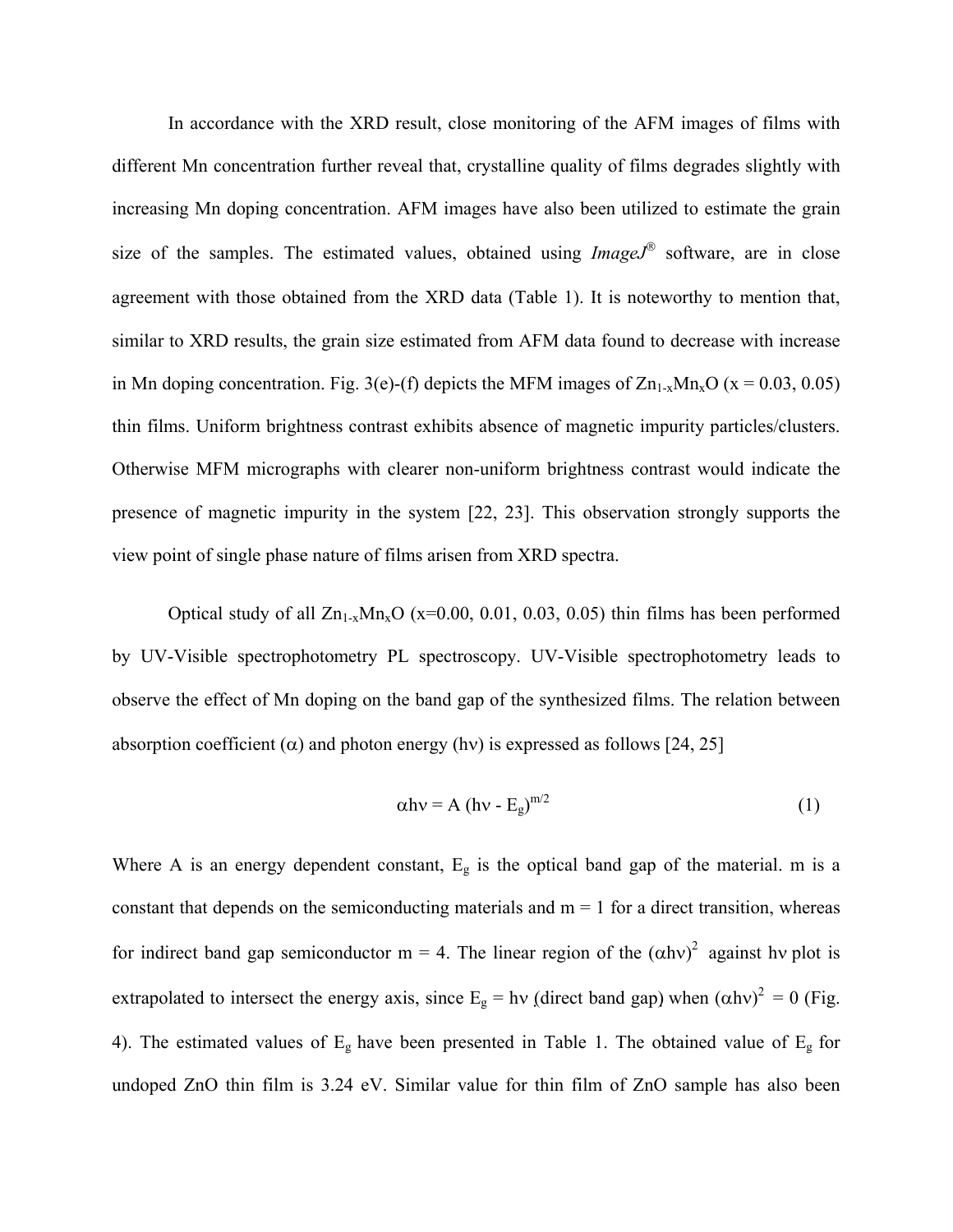reported earlier [1, 3, 13]. Further, Eg was found to decrease with corresponding increase in Mn concentration (shown in inset of Fig. 4) for these Mn doped ZnO thin films under study.



**Fig-4:** *(*α*h*ν*) 2 as a function of photon energy for undoped and 1, 3 and 5 at% Mn doped ZnO thin films. The inset shows the variation of band gap (Eg) with Mn doping concentration.* 

It was observed that, with increasing Mn doping concentration band gap as well as grain size decreases. To explain, a simple model proposed earlier for Al doped ZnO film [26] and bulk Mn doped ZnO [15] has been introduced. According to this model, periodic variations in potential within the grain do occur due to trapping of impurities arising out of doping. Such periodic variation of potential, further leads to the band bending or band tailing effect [13, 24, 26]. Impurity band formation is an obvious consequence of increased doping concentration [25] and the trapping of the Mn atoms at the grain boundary leads to the introduction of the Mn defect states within the forbidden band. With increasing Mn doping, density of this Mn induced defect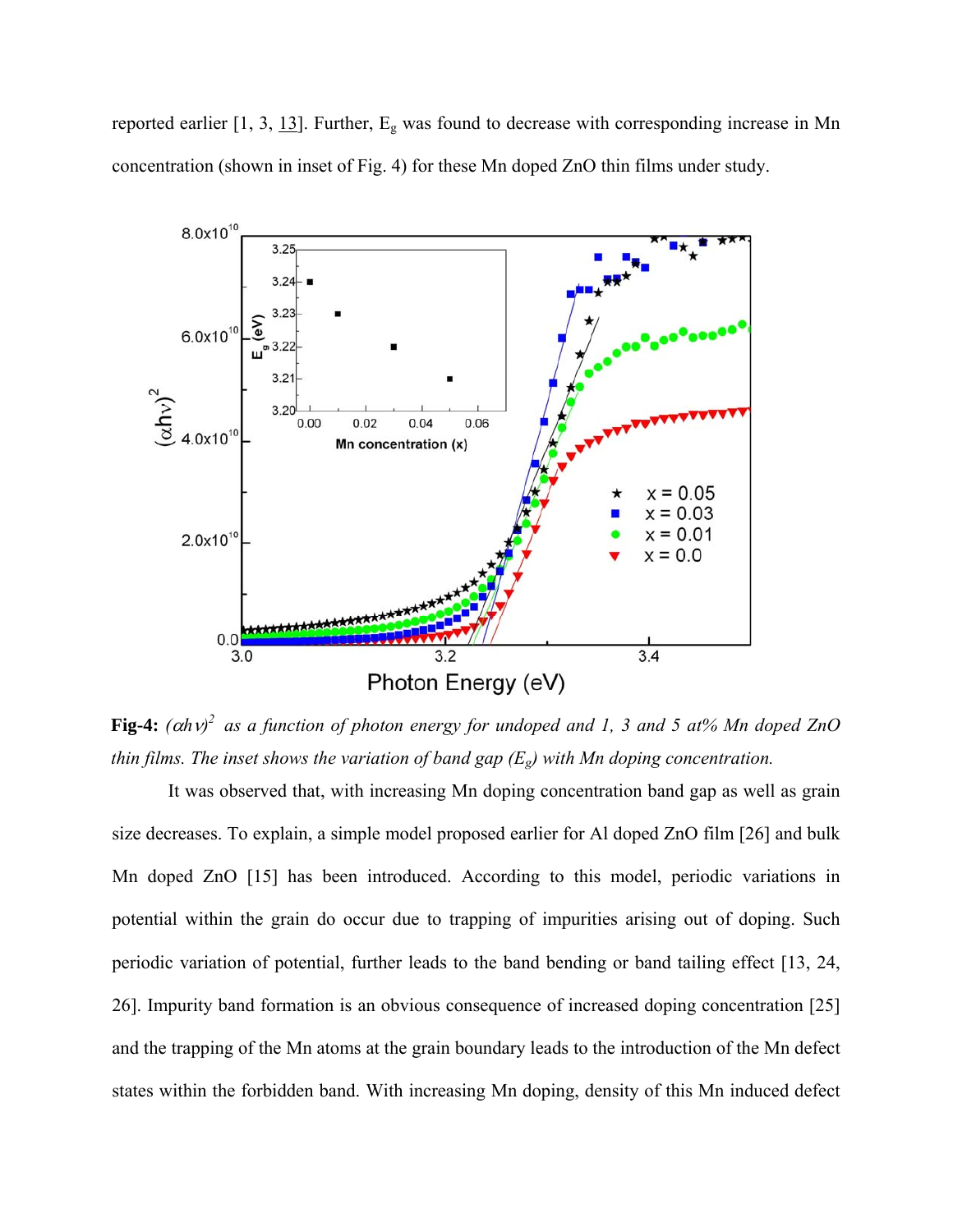states increases, leading to the observed decrease of band gap or red shift (Fig. 4(inset)). Similar observation of introduction of Mn defect state within the band gap has also been reported [4, 11, 12]. Actually, trapping of Mn impurities within the grain and the introduction of Mn defect states within the forbidden band gap region is intimately related to the disorder introduced in the system by Mn doping. To confirm this point band gap  $(E_{\varphi})$  has been plotted against inverse of average grain size (1/D) (Fig. 5). 1/D depicts the surface to volume ratio of the constituent particle of the sample. With decreasing grain size more and more disorder is introduced in the system. Thus 1/D can be a measure of disorder introduced in the system. It is quite evident that more disorder should be introduced in the system with increasing Mn doping as ionic radius of the Mn is greater than Zn. Fig. 5 indicates that, with increasing disorder in the system the band gap decreases.



**Fig-5:** *Variation of band gap with inverse of grain size (1/D) for Zn1-xMnxO samples. Inset plots the x dependence of band tail parameter (E<sub>0</sub>) of*  $Zn_{1-x}Mn_xO$  *films.*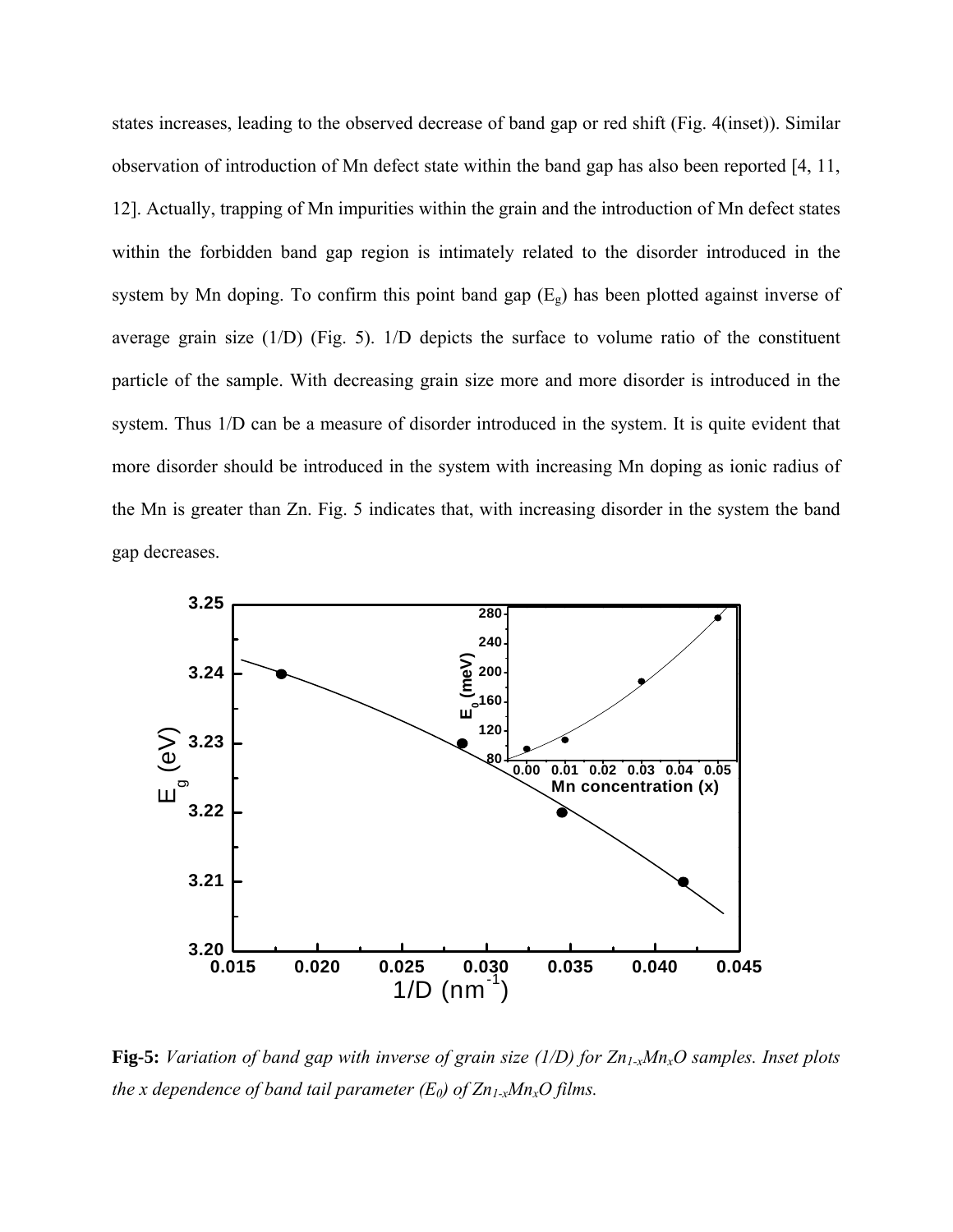The effect of disorder due to doping is more pronounced in lower energy region of band gap, where interaction between valence band holes and/or conduction band electrons and dopant Mn ions leads to bending of bands. This band bending, known as Urbach tail, affects optical band gap structure and hence optical transition [25]. It is noted that both conduction and valence bands can have tail states inside the forbidden region depending on the nature of disorder itself. According to the theoretical calculation [25], the absorption coefficient just below the band edge  $(E \le E_g)$  should vary exponentially with absorbed photon energy (E), i.e.

$$
\alpha(E) = \alpha_0 \exp(E/E_0) \tag{2}
$$

Where  $\alpha_0$  is a constant and  $E_0$  is the Urbach tail energy.  $E_0$  corresponds to width of localized states arising due to band tailing [25, 27]. Any defect or disorder in the lattice gives rise to a localized potential within the band gap and is directly related to the band tailing parameter  $E_0$ .  $E_0$ have been estimated from reciprocal of the slope of the linear part of  $ln(a)$  versus E curve (E <  $E_g$ ) and listed in Table 1.

**Table 1:** *Variation Grain Size, Band gap (E<sub>g</sub>) and Band Tail Parameter (E<sub>0</sub>) for*  $Zn_{1-x}Mn_xO$  *thin films.* 

|             | Grain size (nm) estimated using  |                                                              |                                  |                |
|-------------|----------------------------------|--------------------------------------------------------------|----------------------------------|----------------|
| $\mathbf X$ | Scherrer's formula<br>(from XRD) | <i>ImageJ</i> <sup>®</sup> software<br>(from AFM micrograph) | $E_{\rm g}$<br>$\overline{(eV)}$ | $E_0$<br>(meV) |
| 0.00        | 56                               | 60                                                           | 3.24                             | 95.5           |
| 0.01        | 35                               | 38                                                           | 3.23                             | 107.8          |
| 0.03        | 29                               | 32                                                           | 3.22                             | 188.3          |
| 0.05        | 26                               | 19                                                           | 3.21                             | 275.4          |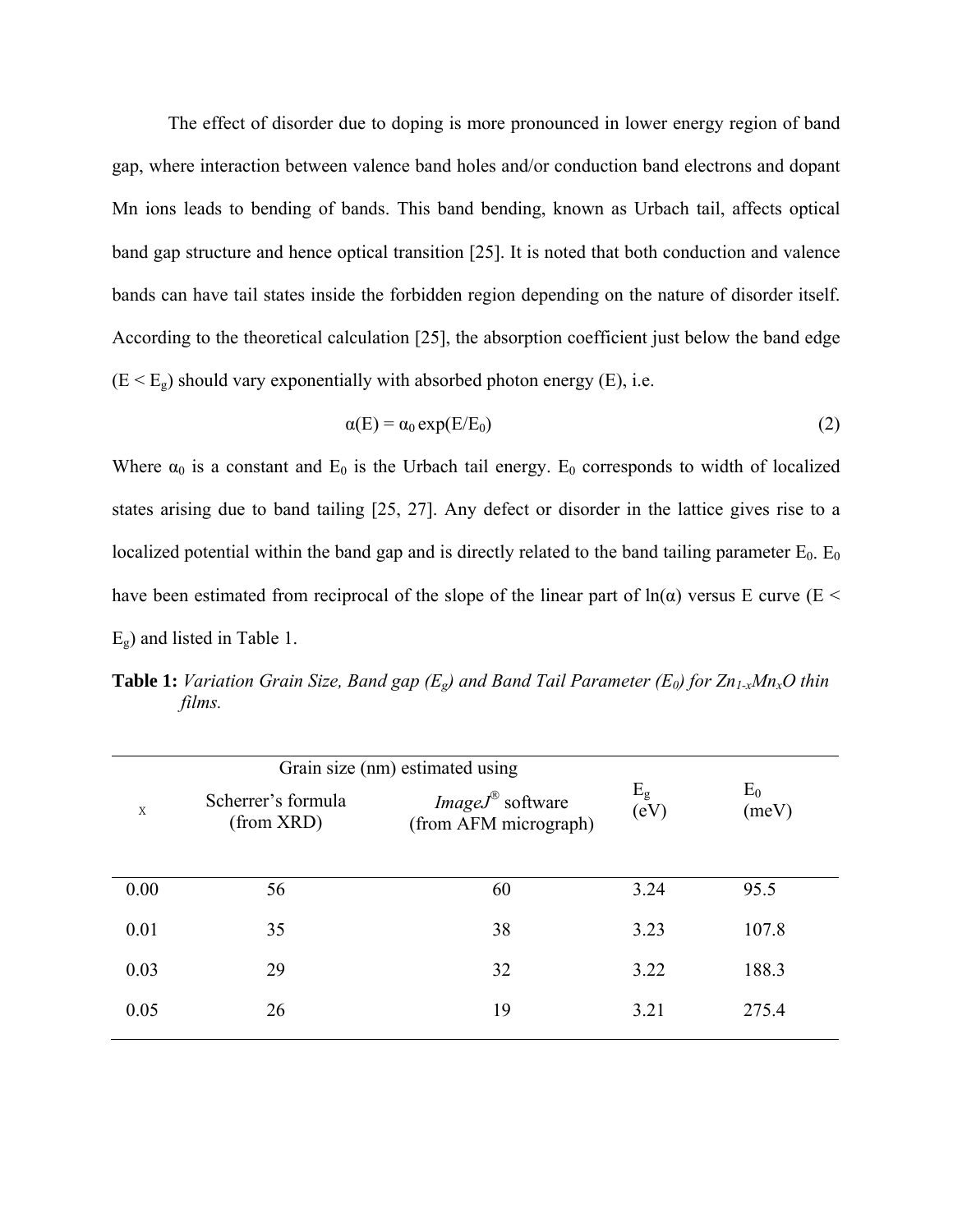The variation of  $E_0$  with Mn doping has been plotted in inset of Fig. 5. It shows a monotonic increase of  $E_0$  with Mn incorporation. Similar result for ZnO with different kind of dopant has also been observed earlier [3]. The increase in  $E_0$  leads to a redistribution of states, and in turn a decrease in the optical gap occurs due to broadening of the Urbach tail. This follows naturally the red shift of the band gap. Though the reduction in band gap values with increasing Mn doping is systematic however it is not so appreciable. But the increase in  $E_0$ values with increasing Mn doping is systematic as well as appreciable. Actually the estimation of  $E<sub>g</sub>$  is rather a fitting dependant where as dependence of fitting is significantly less in the calculation of  $E_0$ . Interpretation seems to be accurate with more reliability on  $E_0$  values. So the effect of reduction of grain size with increasing Mn doping has been responsible for changes in optical parameters.

Fig. 6(a)-(b) shows room temperature photoluminescence (PL) spectra of undoped and doped  $\text{Zn}_{1-x}\text{Mn}_x\text{O}$  (x = 0.00, 0.01, 0.03, 0.05) thin films. The little variation PL intensities of all the films indicate a slight variation of film thicknesses. The variation of film thickness is quite random and it has no direct correlation with Mn doping. In the PL spectra a UV emission peak centered at around  $\sim$  380 nm) and a broad peak in the visible emission region with higher wavelength (500-550nm) have been found. In the room temperature PL spectra of undoped ZnO thin film a dominant peak around  $(\sim]378$  nm or  $3.27$ eV) has been observed. The peak in the UV region corresponds to near band edge emission (NBE), because this peak is located close to the band gap energy ( $\sim$ 3.3 eV), of ZnO at room temperature [1]. The UV emission is attributed to the radiative recombination of a hole in the valence band with an electron in the conduction band. It is quiet remarkable that UV PL emission peak for all the doped and undoped films was broad and asymmetric in shape and bears a shoulder on the lower energy side. The origin of such a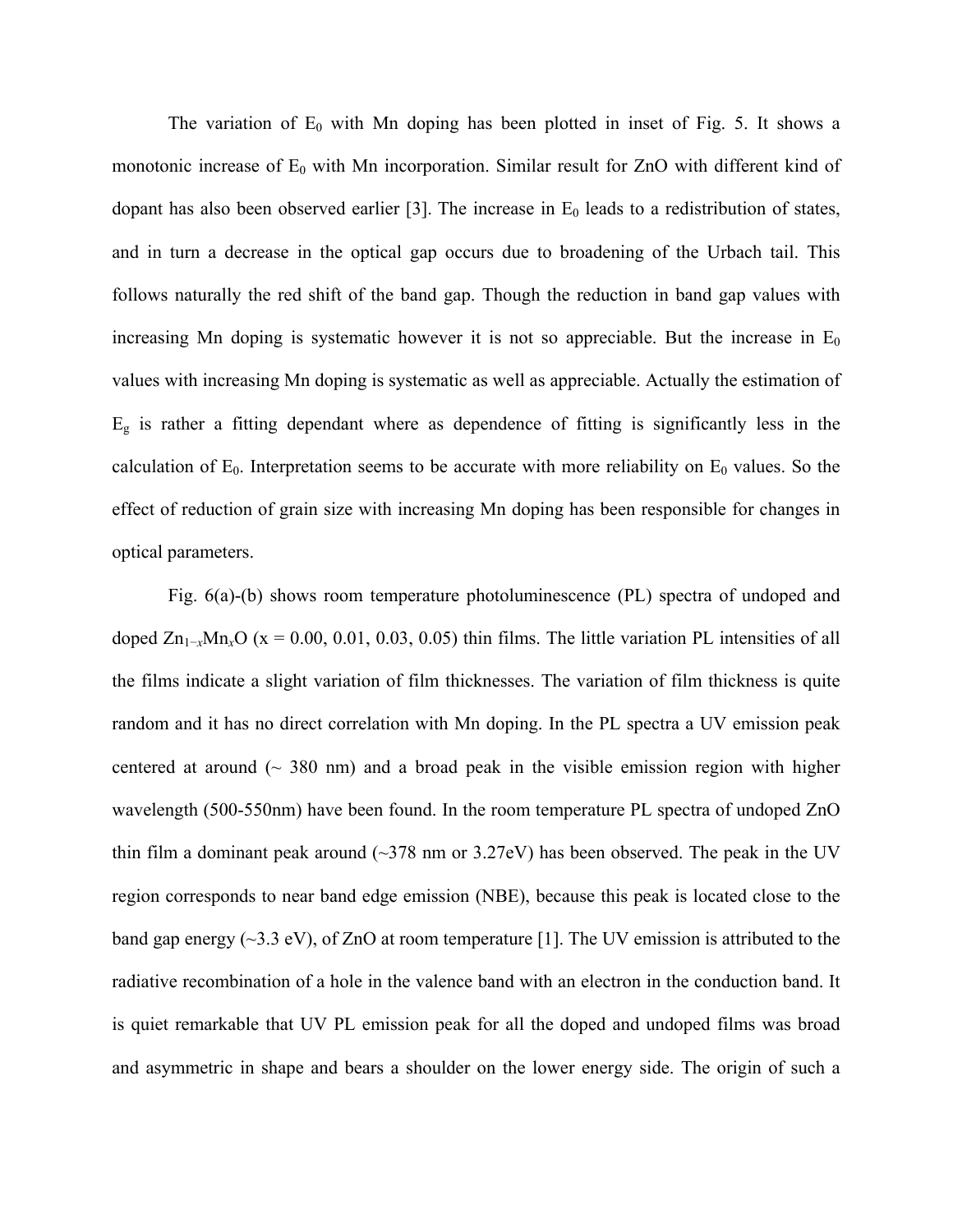broad transition in the NBE region has not been resolved completely. Several possibilities like electron transition to shallow acceptor states [28], donor bound exciton transition [29] or combination of free exciton transition along with its phonon replicas [30] can be responsible for such broad transition. It has been observed that UV emission is stronger in undoped ZnO sample.



**Fig-6(a):** *Room temperature PL spectra of*  $Zn_{1-x}Mn_xO$  *(x= 0.00, 0.01, 0.03)thin film samples. Inset shows intensity variation for 1 at% and 3 at% Mn doping.*

The interesting thing is that the intensity of NBE and broad emission in the higher wavelength region of the films becomes less intense with increasing Mn doping (shown in inset of Fig. 6(a)). And 5 at% Mn doped film (fig. 6(b)) didn't show any NBE emission around  $\sim$  375 nm). The visible emission peak (peak around 525 nm) is assigned as due to the presence of singly occupied oxygen vacancy [31]. The ratio of intensities of NBE peak (peak around 375 nm) and VE peak indicate a progressive decrease as indicated in the inset of Fig. 6 (b). This is quite natural as with increasing Mn doping more and more defects have been incorporated in the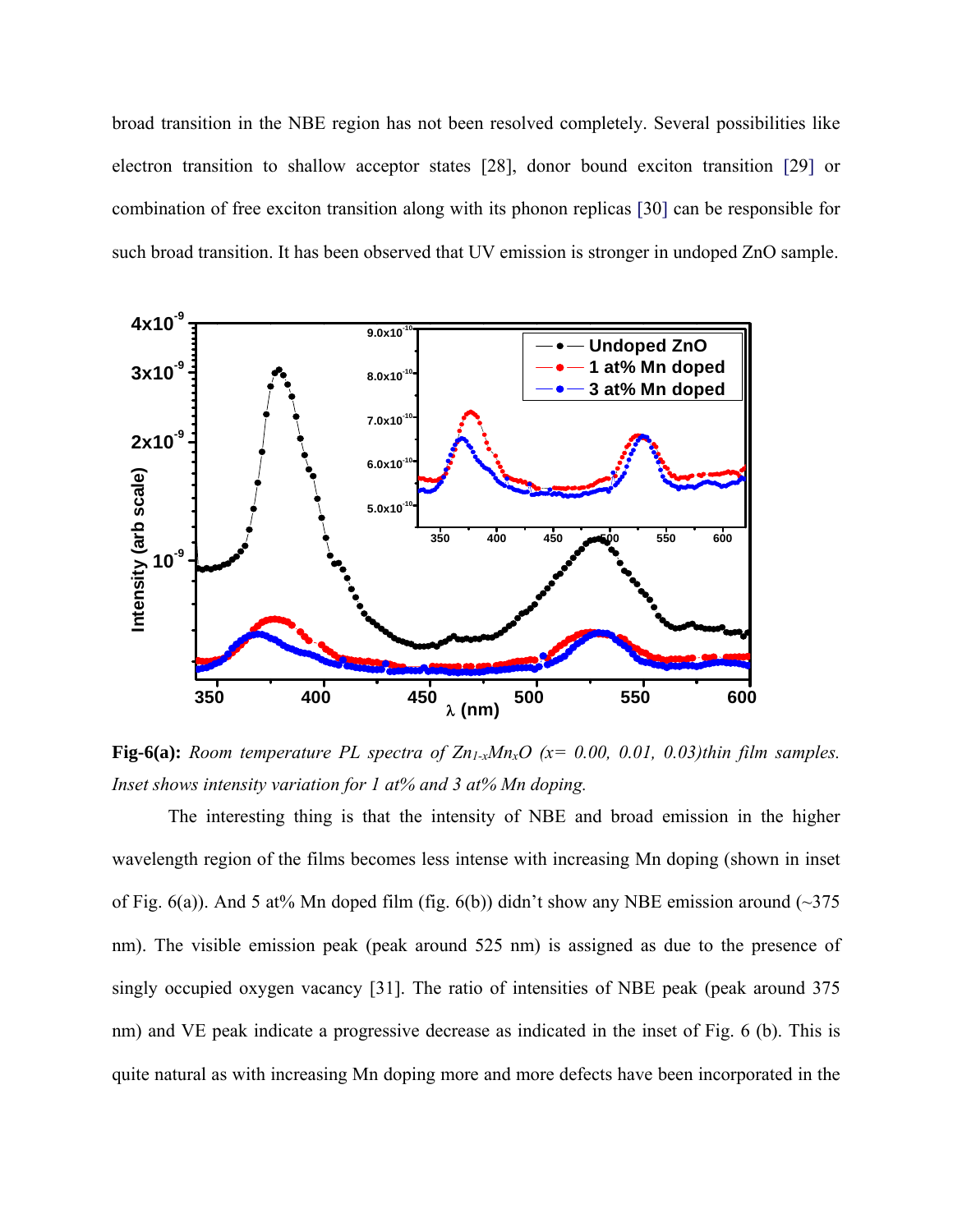system. So the NBE peak arising from real exciton recombination has been gradually suppressed by the increasing defect centre induced (singly occupied oxygen vacancy) recombination. Decrease in the ratio with the decrease in grain size predicts that visible emission center is located predominantly at the surface [32]. The reduction in emission intensity with Mn doping may be due to the increase in nonradiative recombination processes [33]. In presence of  $Mn^{2+}$ ions in the film the emission intensity reduces considerably. Similar reduction effects of luminescence were reported in Mn and Co doped ZnO nanorods [34]. It might be due to the fact that the doped cations provide competitive pathways for recombination, which results in quenching of the emission intensity. So far as optical properties are concerned with increasing Mn doping it has been observed that more and more defect or disorder introduced in the system and accordingly the system has been greatly modified the optical properties.



**Fig-6(b):** *PL spectra of Zn<sub>0.95</sub>Mn<sub>0.05</sub>O thin film. Inset of (b) shows variation of ratio of PL intensities for NBE and defect related peaks with variation in Mn doping proportion.*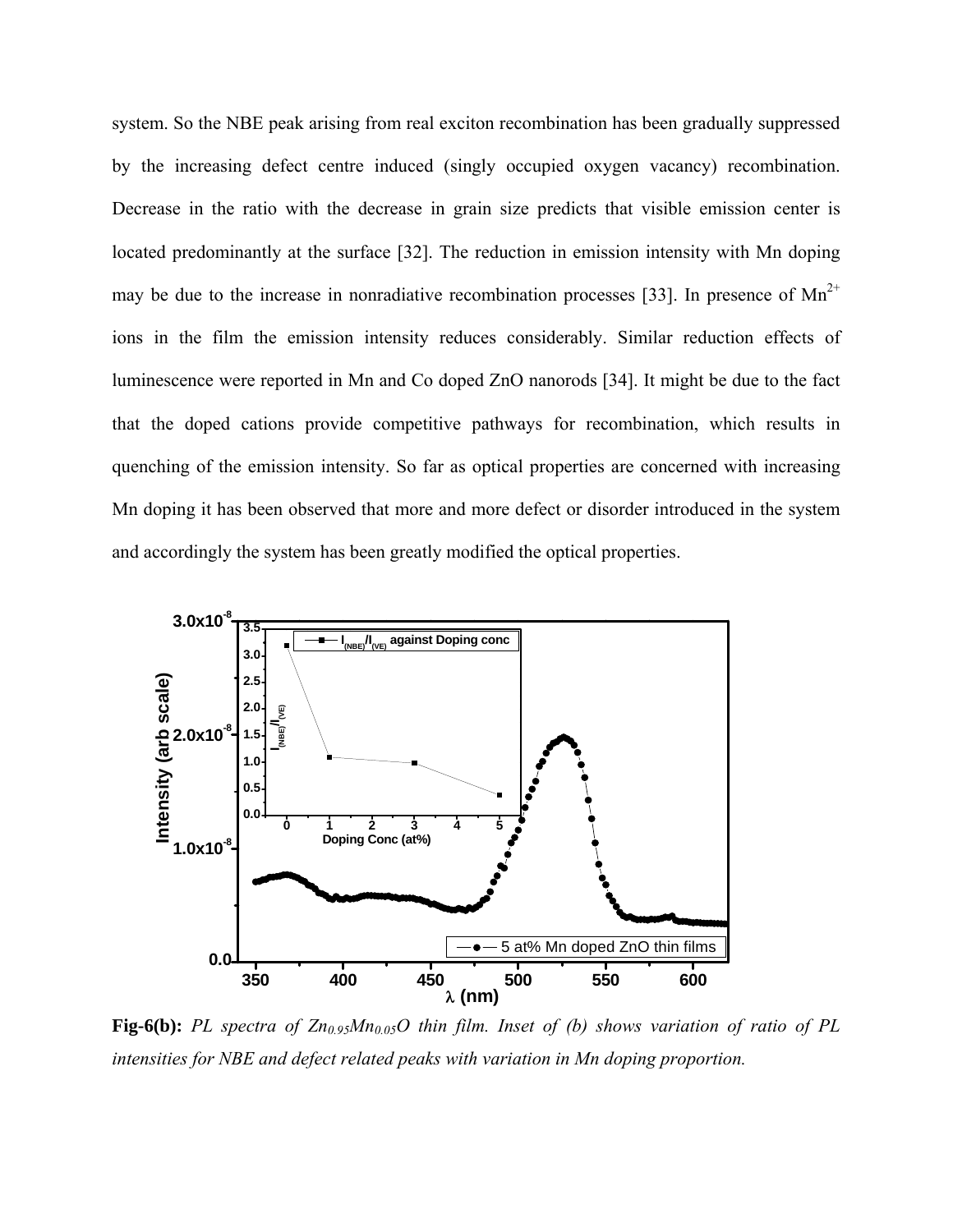In order to investigate the magnetic property of  $Zn_{0.95}Mn_{0.05}O$  thin film sample, magnetization measurement was performed by SQUID. The recorded M-H data had been subtracted from the diamagnetic contribution coming from the background signal of quartz substrate (shown in Fig  $(7)$ ) using the expression [13, 35]

$$
M_C = M_{F+S} - (-\Delta M/\Delta H)_{S} H
$$
\n(3)

Where  $M_C$  is the magnetic moment after subtracting the substrate contribution,  $M_{F+S}$  is the total magnetic moment of film and substrate and  $(-\Delta M/\Delta H)_{S}$  H is the diamagnetic contribution due to the substrate. The Fig. 7 shows a hysteresis loop at 300K (room temperature) in the magnetic field with range  $\pm$  0.20T.



**Fig-7:** *Magnetization vs. magnetic field of Zn0.95Mn0.05O thin film at 300K.*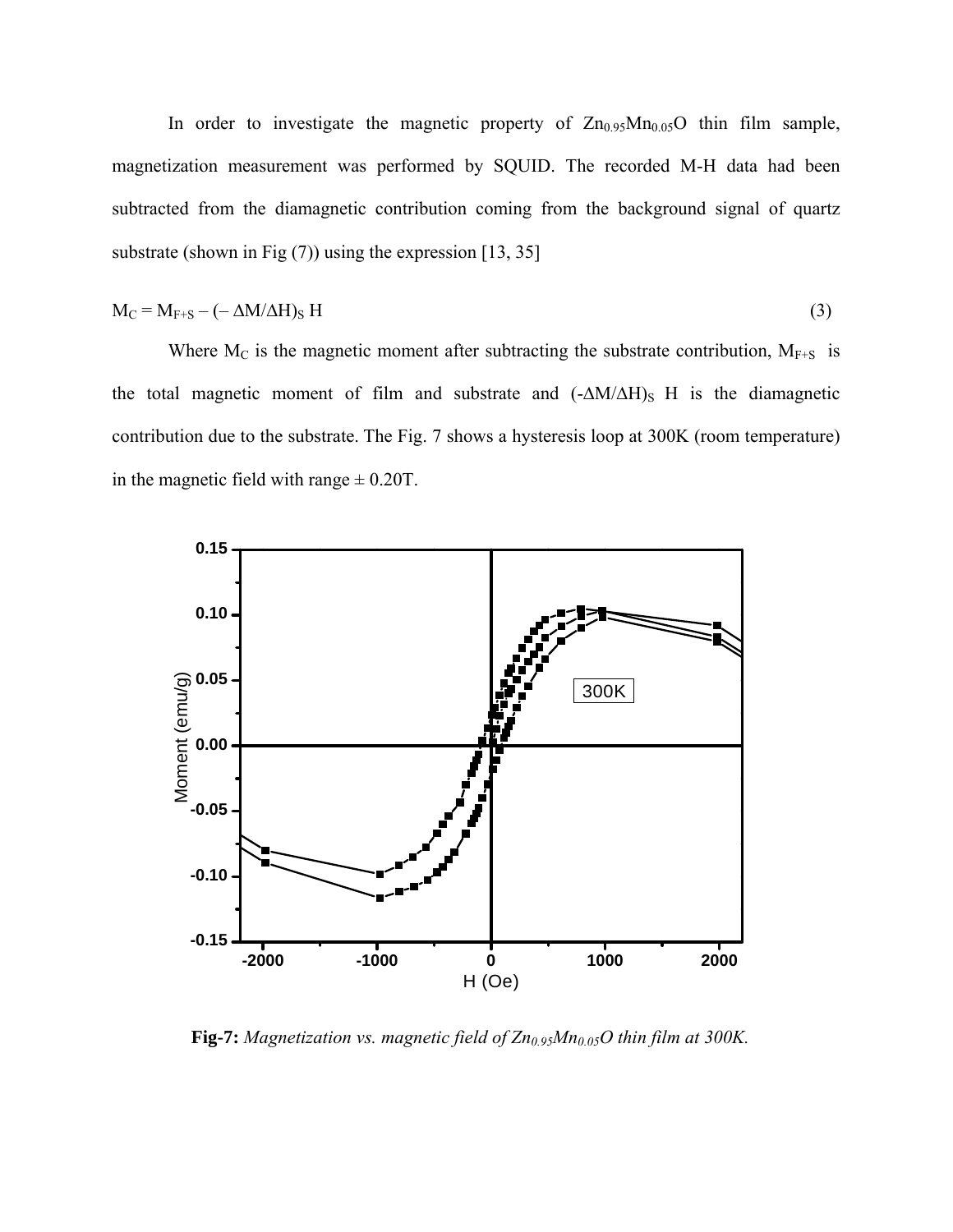Due to the presence of very minute amount of magnetic element in this kind of DMS systems ferromagnetism is always observed in the low field region. It is interesting to note that no trace of any Mn and/or Mn oxide cluster has been found in  $Zn_{0.95}Mn_{0.05}O$  thin film sample as indicated from XRD and MFM measurements. So observed ferromagnetic nature of the sample at room temperature seems to be intrinsic. The calculated values of ferromagnetic saturation magnetization  $(M<sub>S</sub>)$ , remanence  $(M<sub>R</sub>)$  and intrinsic coercivity  $(H<sub>c</sub>)$  have been shown in Table 2. The value of saturation magnetization observed at room temperature as well as low temperature are much smaller compared to the theoretical value of  $Mn^{2}$  state (5  $\mu$ B/Mn atom) [36, 37]. For a free  $Mn^{2+}$  ion with S=5/2 and g=2, suggests that the system poses antiferromagnetic (AFM) interaction along with ferromagnetic interactions between Mn ions [37]. Antiferromagnetic interaction arises from direct Mn-Mn interaction and thereby reducing the strength of ferromagnetic interaction. So magnetization of Mn ion is shown to be much smaller than predicted theoretical value.

Fig. 8 shows the temperature-dependent magnetization (M-T) of zero-field-cooled (ZFC) and field-cooled (FC) curve at an applied uniform external field of 200Oe and temperature range of 0-300K for  $Zn_{0.95}Mn_{0.05}O$  thin film. Small bifurcation has been observed up to 100K for M(T) curves measured under FC and ZFC conditions.Both M(T) curves measured under FC and ZFC conditions indicate a peak around 56K. The possibility of presence of superparamagnetic nano particles in this system has been simply ruled out due to the following reason: in case of superparamagnetism M(T) curve under ZFC condition must show a gradual decrease in the low temperature regime with lowering in temperature (deblocking), while M(T) curve under FC condition continuously increase with reduction in temperature[38, 39]. So nature of bifurcation indicated by M(T) curves measured under FC and ZFC conditions from Fig. 8 confirms that the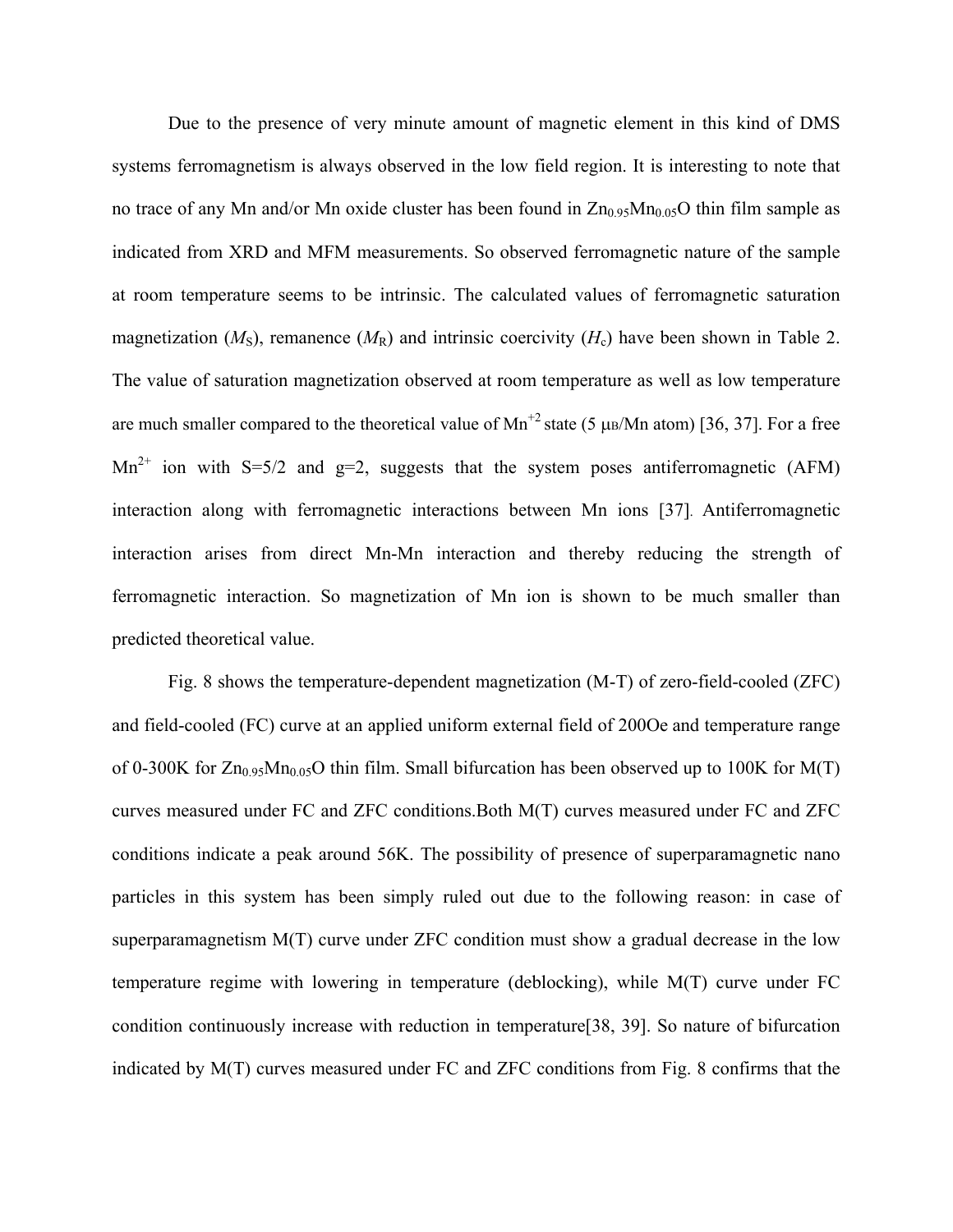observed ferromagnetism is intrinsic in nature instead of any contamination of metallic nanoparticles assisted. The peak in both M(T) curves indicate a transition at temperature around 56K. This transition may be associated with the Mn induced defect incorporation in the system. It has been confirmed from XRD, AFM, optical measurements that Mn related defect states increases with increase of Mn doping. Therefore the observed ferromagnetism of the sample seems to be defect mediated.



**Fig-8:** *Temperature dependence of magnetization of the Zn<sub>0.95</sub>Mn<sub>0.05</sub>O thin film under a field of* 200 Oe. Inset shows  $1/x$  vs T curves of the  $Zn_{0.95}Mn_{0.05}O$  thin film sample in a field of 200 Oe. *The solid line is theoretical fits using the Curie–Weiss law.* 

The temperature dependent inverse of dc magnetic susceptibility ( $\chi$ ) of  $Zn_{0.95}Mn_{0.05}O$  thin film has been plotted in inset of Fig. 8. The  $1/\chi$ -T curve shows typical antiferromagnetic behavior. The straight line represents least square fit of Curie-Weiss law  $[\chi = C(x)/{T-\theta(x)}$  to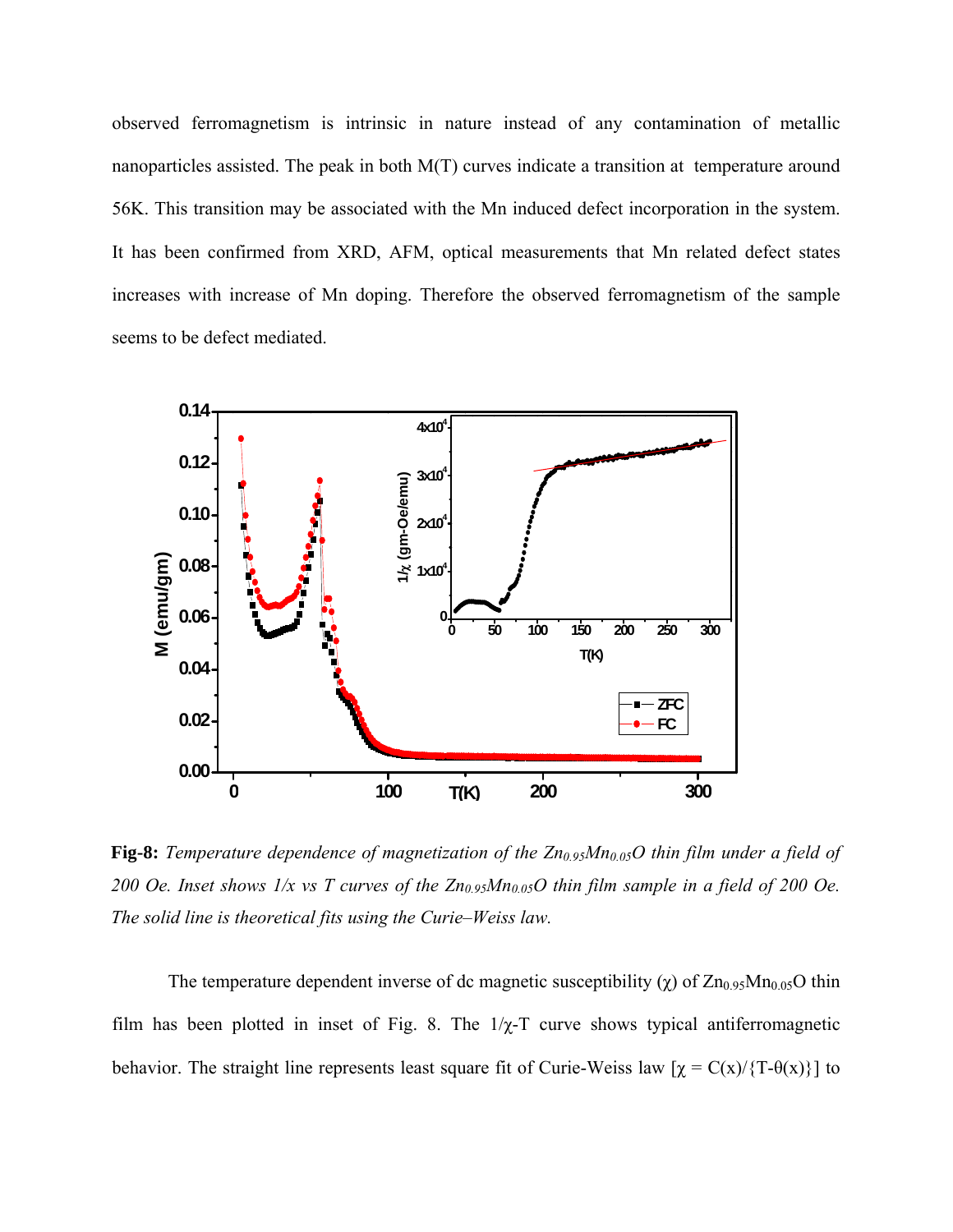the experimental data in the temperature range 120 to 300K where x is the concentration of Mn atoms. The Curie constant  $C(x)$  and Curie–Weiss temperature  $\Theta(x)$  are expressed as

$$
C(x) = xC_0 = x(g\mu_B)^2 S(S+1)n/3k_B
$$
\n(4)

$$
\Theta(x) = x\Theta_0 = 2xS(S+1)z\ J/3k_B\tag{5}
$$

where n is the no of Mn atoms/volume,  $g=2.0$ ,  $\mu_B=9.27\times10^{-21}$ ergs/Oe, and  $k_B=1.38\times10^{-16}$ ergs/K, and, S the value of the spin for the Mn<sup>2+</sup> ions in ZnO, J is the effective exchange integral between nearest neighbor  $Mn^{2+}$  ions and z is the no of nearest neighbor cations ( $z = 12$  for wurzite structure). The value of  $2J/k_B$  has also been estimated from equation (5) using S=5/2. The estimated values of  $C(x)$ ,  $\Theta(x)$  and  $2J/k_B$  is presented in Table 2.

| C(x)   | $\Theta(x)$ | $2J/k_B$     | $H_{\rm ci}$ | $M^{\kappa}$ <sub>FM</sub> | $M^{\circ}$ FM |
|--------|-------------|--------------|--------------|----------------------------|----------------|
|        |             | $\rm ^{o}K)$ | (Oe)         | $(\mu_B/Mn)$               | $(\mu_B/Mn)$   |
| 0.0347 | $-977.82$   | 558.754      | 86.56        | $6.8636x10^{-3}$           | 0.0298         |

**Table 2**: *Estimated magnetic parameters for Zn*<sub>0.95</sub>*Mn*<sub>0.05</sub>*O thin film.* 

The large and negative value of  $\Theta(x)$  suggests presence of strong AFM interactions in the sample [13]. So the reason of observed low value of saturation magnetization of the sample has been sought qualitatively by estimating relatively high values of AFM interaction parameters.

# **3. Conclusions**

 $Zn_{1-x}Mn_xO$  (x=0.00, 0.01, 0.03, 0.05) thin films were synthesized by sol-gel technique. All of the films exhibit single phase nature. No trace of formation of any cluster of magnetic element Mn or its oxide(s) has been detected. The lattice parameters and unit cell volume increases with increasing Mn concentration. It indicates increase in Mn incorporation with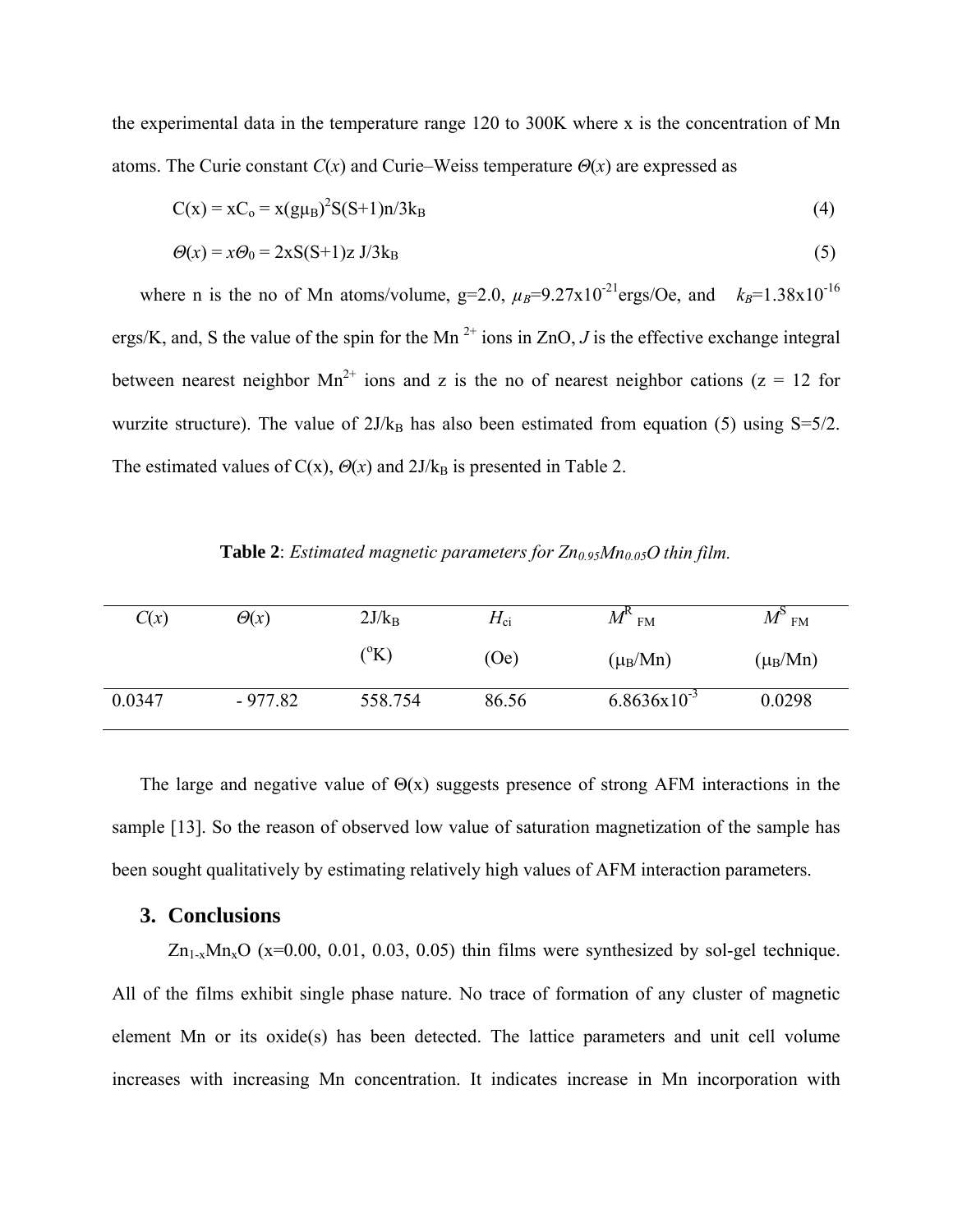increasing Mn doping. Grain size indicates decreasing trend with increasing Mn concentration. Band gap decreases and width of localized states  $(E_0)$  increases with increase in Mn doping. The photoluminescence study indicates increase of non-radiative transition with increase in Mn doping. Actually both these optical studies manifest increase in defect or disorder in the system with increasing Mn doping. 5 at% Mn doped ZnO film indicate intrinsic ferromagnetic nature at room temperature. Observed ferromagnetism seems to be defect mediated. The strong presence of AFM interaction has been established qualitatively and it actually acts as a reducing agent for the observed ferromagnetic moment of 5 at% Mn doped ZnO film.

### **Acknowledgments**

The work is financially supported by DST through project funding (vide project no.: SF/FTP/PS-31/2006). RK and SKN are thankful to the CRNN, C.U. and UGC, respectively for providing their research fellowship. We acknowledge UGC DAE CSR, Kolkata Centre, for utilizing their SQUID magnetometer facility. We also acknowledge DST for SPM facility prevalent in IUAC utilized for the AFM and MFM micrographs of the films under the IPHRA project. Further we are thankful to Dr. D. Kanjilal of IUAC to use their RBS measurement facility.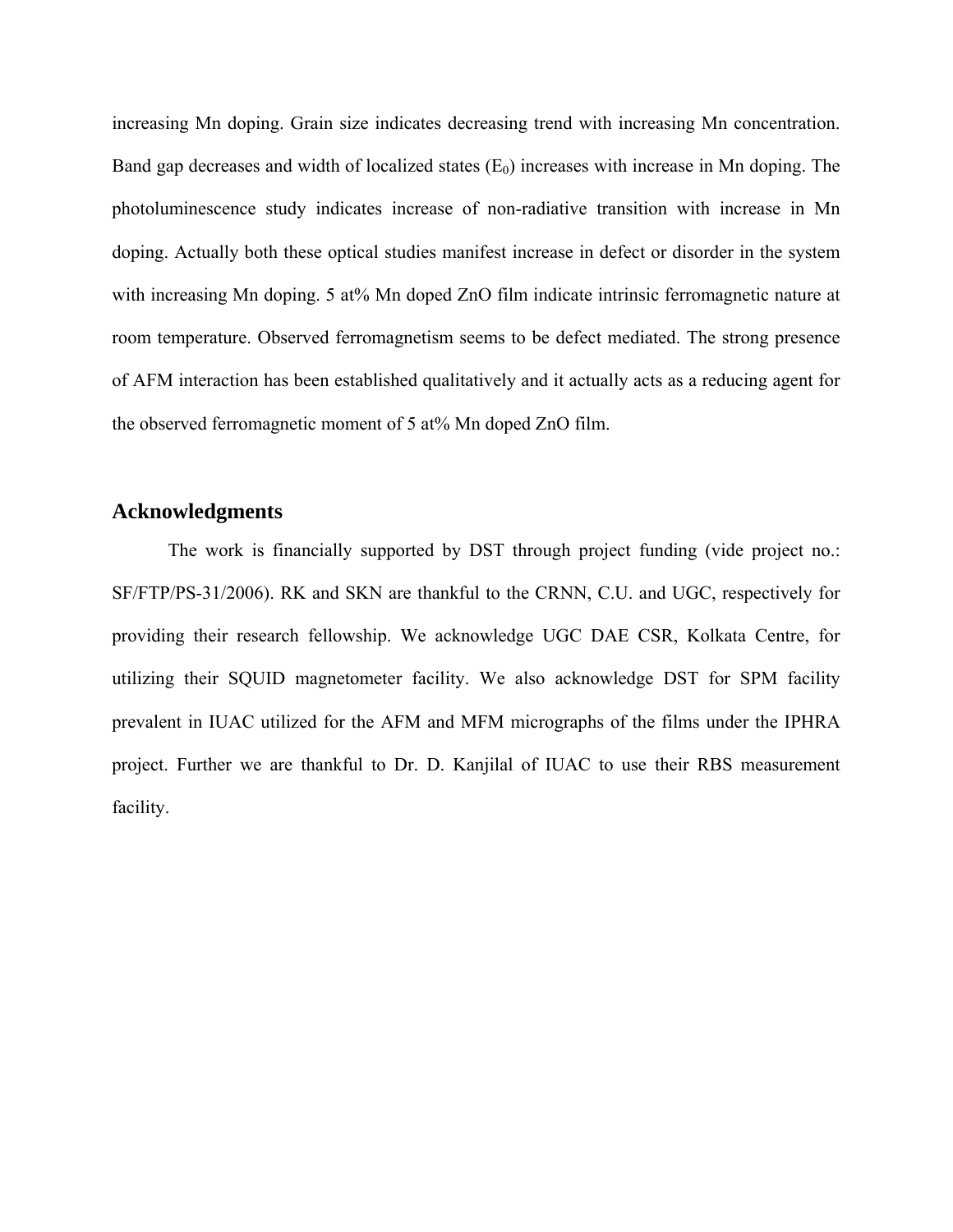# **References**

- [1] K.J. Kim, Y.R. Park J Appl Phys 94 (2003) 867.
- [2] D.C. Look, D.C. Reynolds, J.W. Hemsky, R.L. Jones and J.R. Sizelove, Appl. Phys. Lett. 75 (1999) 811.
- [3] Y. Caglar, S. Ilican, M. Caglar, F. Yakuphanoglu J Sol-Gel Sci Technol 53 (2010) 372.
- [4] V. I. Sokolov , A. V. Druzhinin , N. B. Gruzdev , A. Dejneka , O. Churpita , Z. Hubicka, V. Jastrabik Land Trepakov, Phys Rev B 81 (2010) 153104.
- [5] S. Chattopadhyay , S. K. Neogi , A. Sarkar , M. D. Mukadam , S. M. Yusuf , A. Banerjee, S. Bandyopadhyay, J Magn Magn Mater 323 (2011) 363.
- [6] B. B. Straumal , A. A. Mazilkin , S. G. Protasova , A. A. Myatiev , P. B. Straumal , G. Schütz , P. A. van Aken, E. Goering and B. Baretzky, Phys Rev B 79 (2009) 205206.
- [7] D. Mukherjee, T. Dhakal , H. Srikanth ,P. Mukherjee , and S. Witanachchi, Phys Rev B 81 (2010) 205202.
- [8] K. Yuan, Q.X. Yu, Q.Q. Gao, J. Wang, X.T. Zhang Appl. Sur. Sci. 258 (2012) 3350.
- [9] S. Dutta , S. Chattopadhyay , A. Sarkar , M. Chakrabarti , D. Sanyal , D. Jana, Prog Mat Sci 54 (2009) 89.
- [10] T. Dietl, Phys. Rev. B 77 (2008) 085208.
- [11] V. R. Shinde , T. P. Gujar , C. D. Lokhande , R. S. Mane , S. H. Han, Mat Chem and Physics **96** (2006) 326.
- [12] Y. Guo, X. Cao ,X. Lan , C. Zhao , X. Xue and Y. Song, J Phys Chem C 112 (2008) 8832.
- [13] P. Singh, A. Kaushal, D. Kaur, J Alloys and Compounds 471 (2009) 11.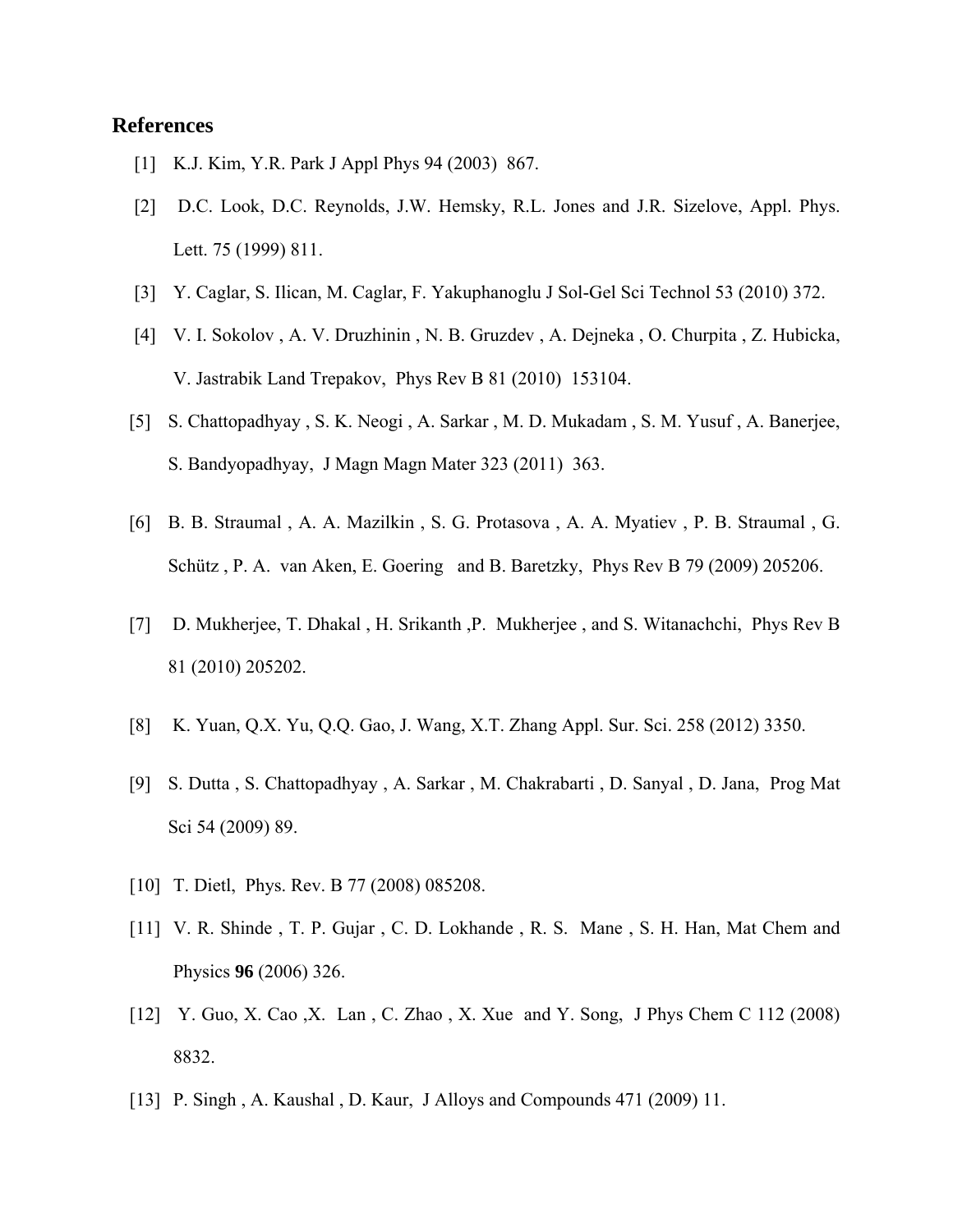- [14] M. A. Garcia,J. M. Merino, E. Ferna´ndez Pinel,A. Quesada, J. de la Venta, M. L. Ruı´z Gonza´lez, G. R. Castro, P. Crespo, J. Llopis, J. M. Gonza´lez-Calbet, and A. Hernando, Nano Lett. 7 (2007) 1489.
- [15] C. Suryanarayan , M. Grant Norton, *'X-Ray Diffraction: A Practical Approach'*, (1998) Plenum Press, New York.
- [16] H.Chena, J. Ding, W. Guoa, F. Shi, Y. Li, Appl. Sur. Sci. 258 (2012) 9913.
- [17] S. K. Neogi , S. Chattopadhyay , Aritra Banerjee , S. Bandyopadhyay, A. Sarkar and Ravi Kumar, J Phys: Condens Matter 23 (2011) 205801.
- [18] A. V. Deshmukh, S. I. Patil , S. M. Yusuf, A. K. Rajarajan, N. P. Lalla, J Magn Magn Mater 322 (2010) 536.
- [19] S. Senthilkumaara, K. Rajendran, S. Banerjee, T. K. Chini, V. Sengodan, Materials Science in Semiconductor Processing 11 (2008) 6.
- [20] S. Fujihara, C. Sasaki, T. Kimura, J European Ceramic Society 21 (2001) 2109.
- [21] R. W. Kelsall, I. W. Hamley, M. Geoghegan. '*Nanoscale Science and Technology*', John Wiley & Sons; (2006) p. 237.
- [22] N. H. Hong, J. Sakai, A. Ruyter and V. Brizé, Appl Phys Letters 89 (2006) 252504.
- [23] S. A. Koch, R. H. Te Velde, G. Palasantzas and De Hossona JThM, Appl Phys Lett 84 (2004) 556.
- [24] J. Tauc , R. Grigorvici , Y. Yanca, Phys Status Solidi (b) 15 (1966) 627.
- [25] J. Pancove '*Optical Processes in Semiconductors*', (1979) Prentice-Hall, Englewood Cliffs, NJ.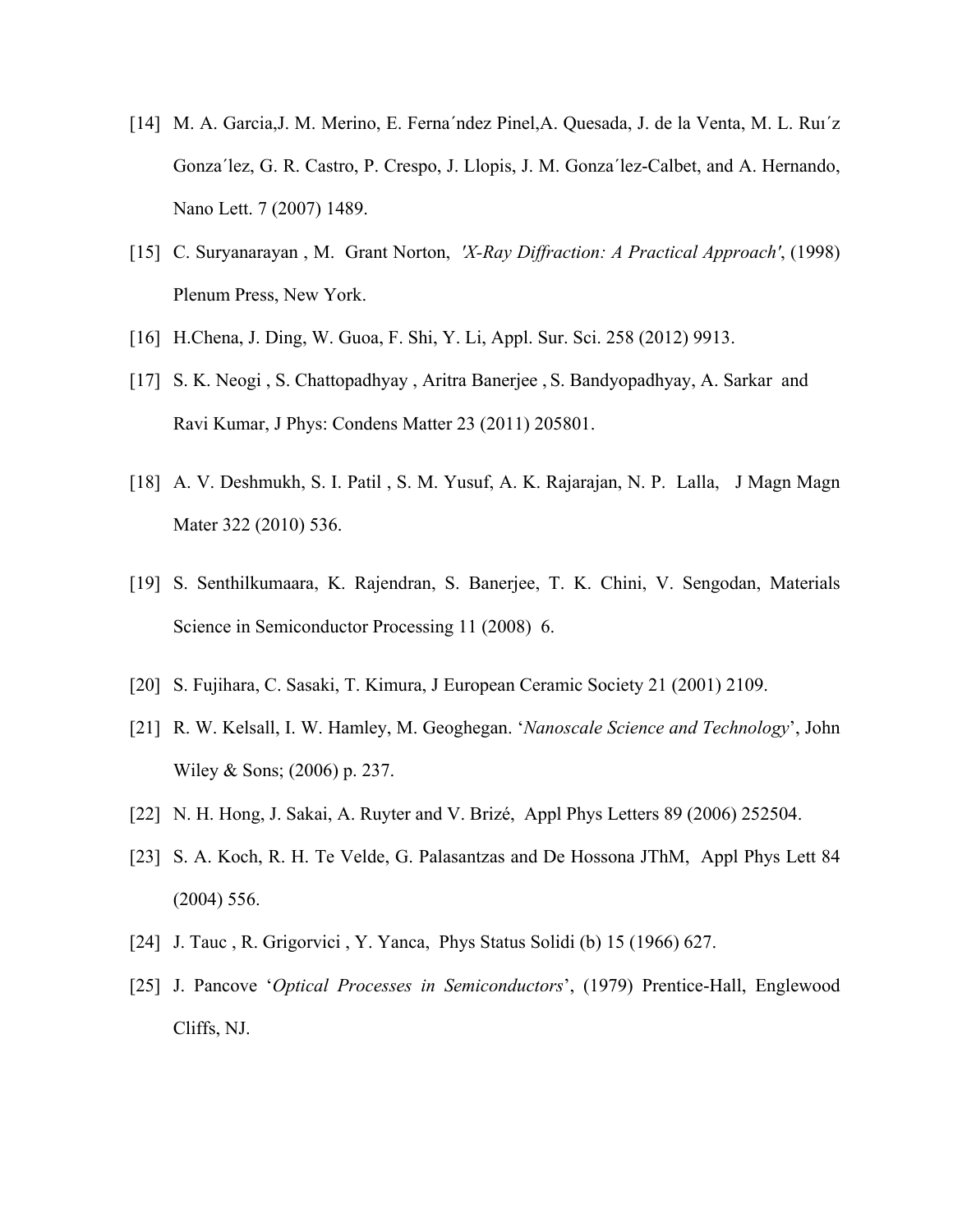- [26] S. Bandyopadhyay, G. K. Paul, S. K. Sen, Solar Energy Materials & Solar Cells 71 (2002) 103.
- [27] B. I. Halperin and M. Lax, Phys Rev 148 (1966) 722.
- [28] B. Sieber, H. Liu, G. Piret, J. Laureyns, P. Roussel, B. Gelloz, S. Szunerits, R. Boukherroub, J. Phys. Chem. C 113 (2009) 13643.
- [29] V. A. Fonoberov, K. A. Alim, A. A. Balandin, F. Xiu, J. Liu, Phys. Rev. B 73 (2006) 165317.
- [30] W. Shan, W. Walukiewicz, J.W. Ager, K.M. Yu, H.B. Yuan, H.P. Xin, G. Cantwell, J.J. Song, Appl. Phys. Lett. 86 (2005) 191911.
- [31] P. Zhan, W. Wang, C. Liu, Y. Hu, Z. Li, Z. Zhang, P. Zhang, B. Wang, and X. Cao. J. Appl. Phys. 111 (2012) 033501.
- [32] S. K. Chaudhuri, M. Ghosh, D. Das, A. K. Raychaudhuri J. Appl. Phys. 108 (2010) 064319.
- [33] V. A. L. Roy, A. B. Djuris ic, H. Liu, X. X. Zhang Y. H. Leung, M. H. Xie, J. Gao H. F. Lui and C. Surya, Appl. Phys. Lett., 84 (2004) 756-758.
- [34] Bharati Panigrahy, M. Aslam, and D. Bahadur, *J. Phys. Chem. C***,** 114 (2010) 11758– 11763.
- [35] Y. Liu, S.Yang, Y. Zhang, D. Bao J. Magnetism and Magnetic Materials 321 (2009) 3406.
- [36] S. Ramachandran, J. Narayan, J. T. Prater, Appl. Phys. Lett. 88 (2006) 242503.
- [37] D. Mukherjee, T. Dhakal, H. Srikanth, P. Mukherjee, S. Witanachchi, Phys. Rev. B 81 (2010) 205202.